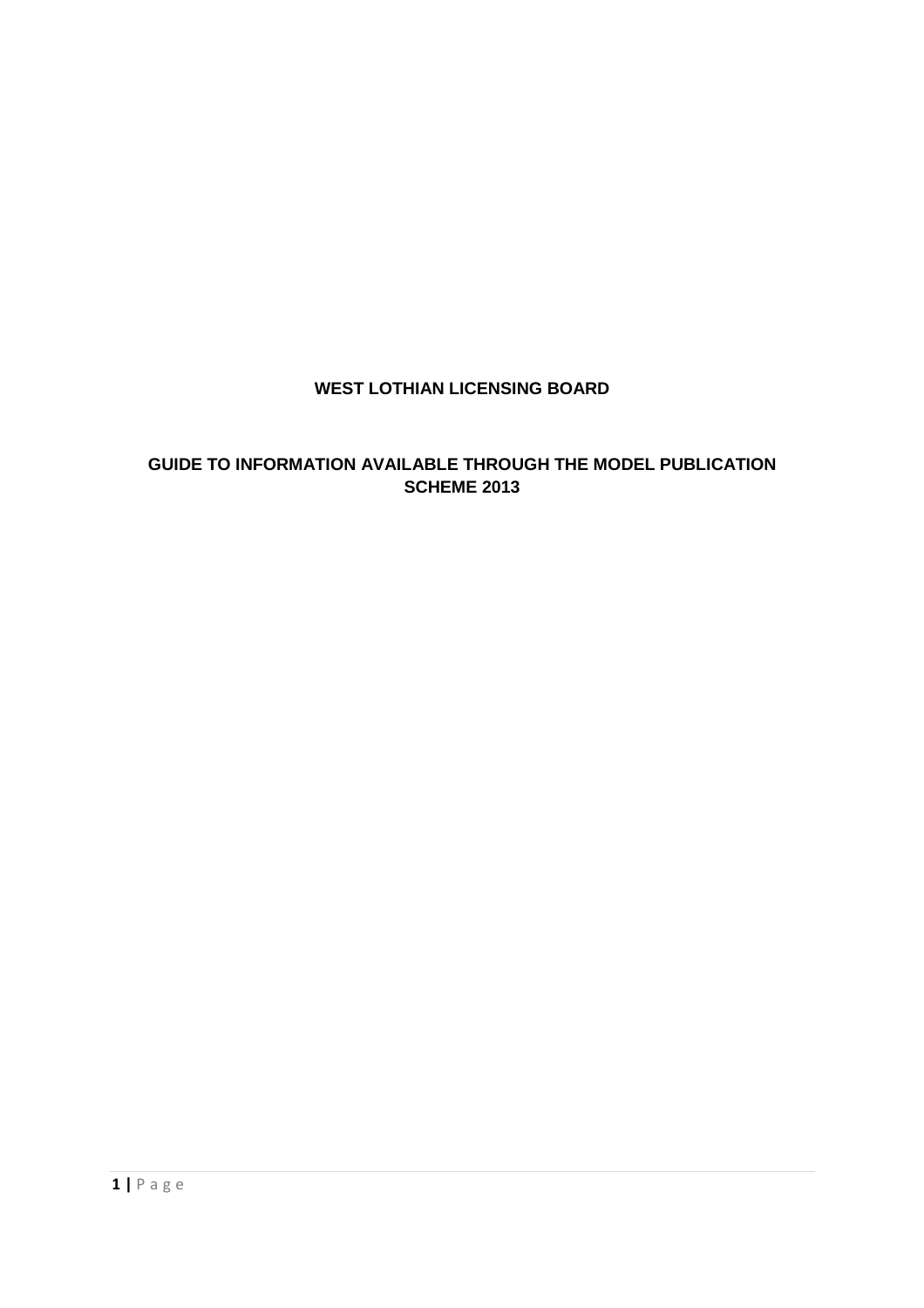## **CONTENTS:**

| 6.0 ACCESS TO INFORMATION NOT AVAILABLE UNDER THE SCHEME  16 |  |
|--------------------------------------------------------------|--|
|                                                              |  |
|                                                              |  |
|                                                              |  |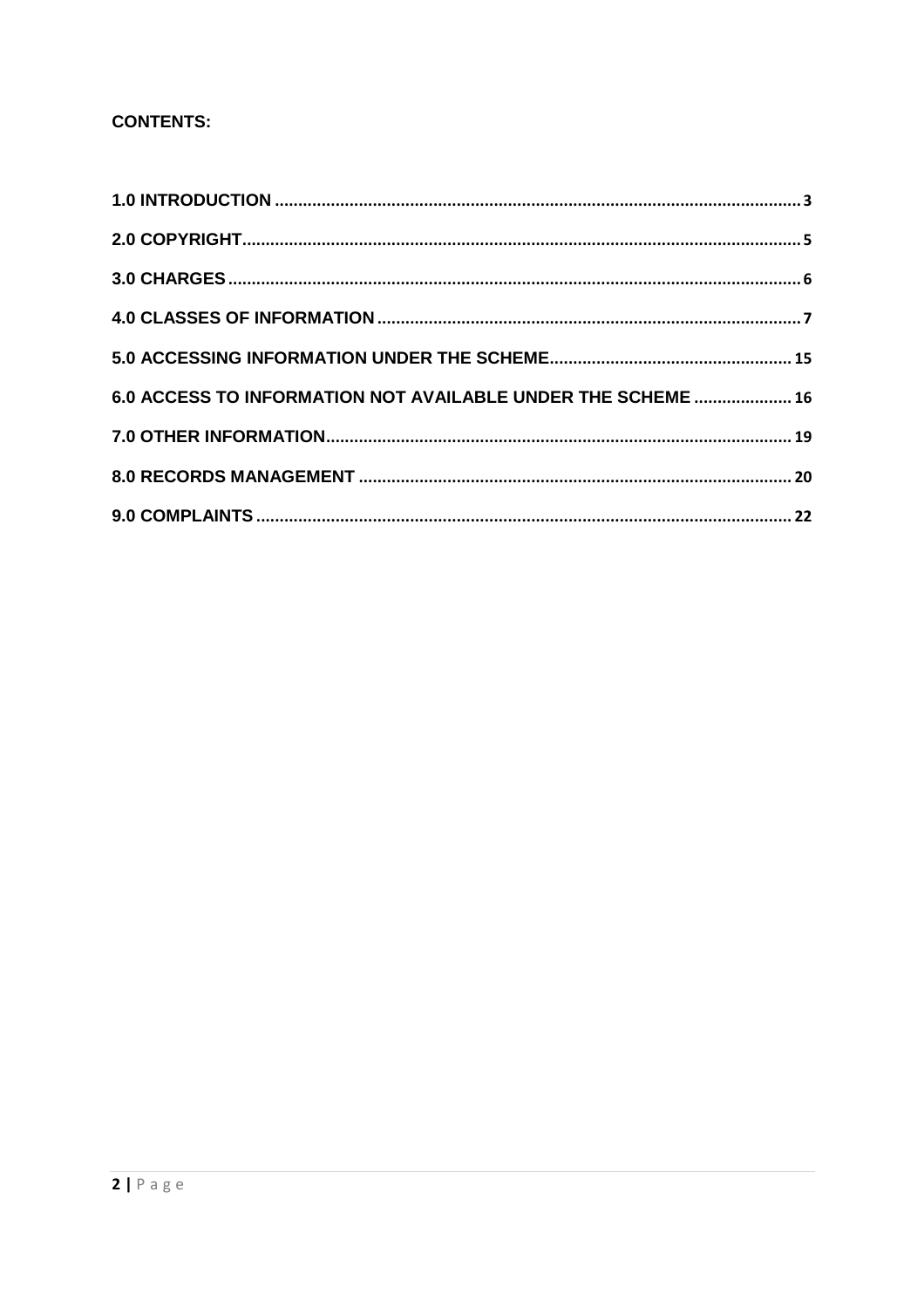## **1.0 INTRODUCTION**

The Freedom of Information (Scotland) Act 2002 (the Act) requires Scottish public authorities to produce and maintain a publication scheme. Authorities are under a legal obligation to:

- publish the classes of information that they make routinely available
- tell the public how to access the information and what it might cost.

West Lothian Licensing Board has adopted the **Model Publication Scheme 2013** produced by the Scottish Information Commissioner. The scheme has the Commissioner's approval until 31 May 2017.

You can see this scheme on the West Lothian Council website at www.westlothian.gov.uk or by contacting us at the address below.

Licensing Services West Lothian Council West Lothian Civic Centre Howden South Road **Livingston** West Lothian EH54 6FF Email: licensingboard@westlothian.gov.uk Telephone: 01506 281632

We will also be pleased to advise you how to ask for information that we do not publish, or how to complain if you are dissatisfied with any aspect of this publication scheme.

The purpose of this Guide to Information is to:

- allow you to see what information is available (and what is not available) in relation to each class.
- state what charges may be applied.
- explain how you can find the information easily.
- provide contact details for enquiries and to get help with accessing the information.
- explain how to request information we hold that has not been published.

#### Availability and formats

The information we publish through the model scheme is, wherever possible, available on our website. We offer alternative arrangements for people who do not want to, or cannot, access the information online or by inspection at our premises. For example, we can usually arrange to send information to you in paper copy (although there may be a charge for this).

Most downloadable documents are in standard "Portable Downloadable Format" (.pdf) format. Information held on web pages can be printed using your own web browser's print function. Further information on accessibility and how to download a pdf viewer is on the Help section of the council's website.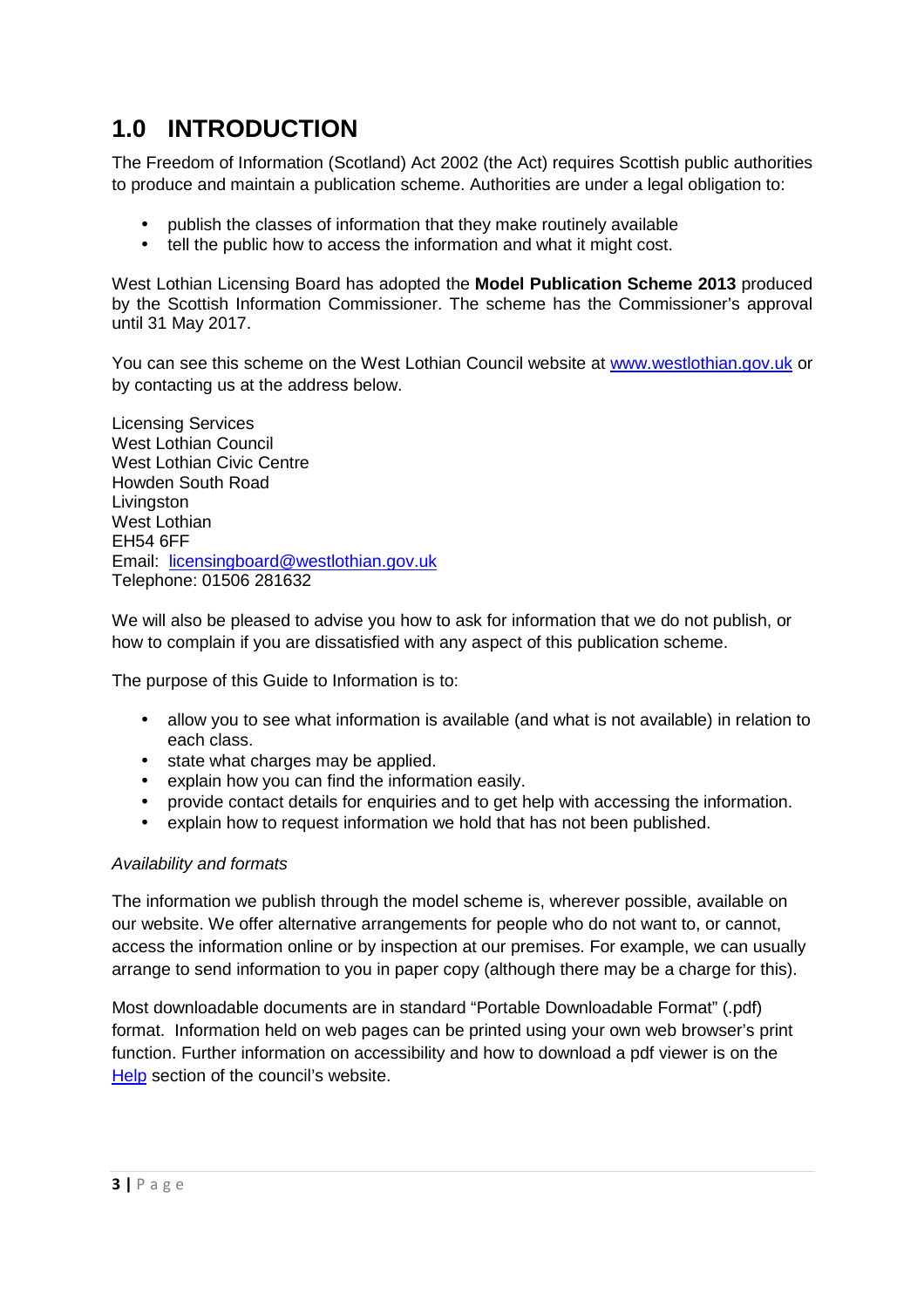#### Exempt information

We will publish the information we hold that falls within the classes of information below. If a document contains information that is exempt under Scotland's freedom of information laws (for example sensitive personal information or a trade secret), we may remove or redact the information before publication but we will explain why.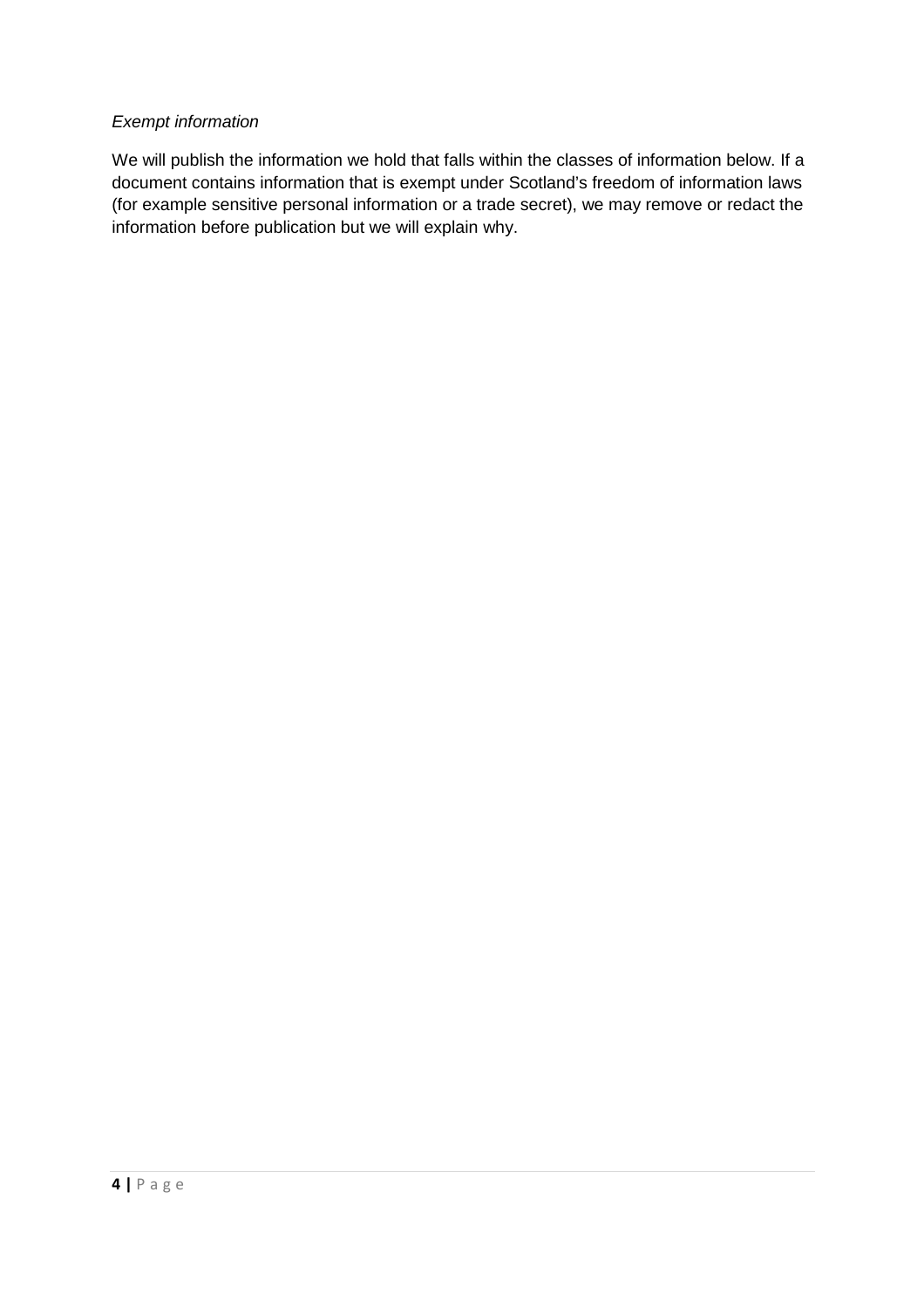# **2.0 COPYRIGHT**

West Lothian Licensing Board holds the copyright for the vast majority of information in this publication scheme. All of this information can be copied or reproduced (but not reused - see below) without our formal permission, provided it is copied or reproduced accurately, is not used in a misleading context, and provided that the source of the material is identified.

The publication scheme may however contain information where the copyright holder is not West Lothian Licensing Board. In most cases the copyright holder will be obvious from the documents. In cases where the copyright is unclear, however, it is the responsibility of the person accessing the information to locate and seek the permission of the copyright holder before reproducing the material or in any other way breaching the rights of the copyright holder.

Information about Crown copyright material is available on the website of the Queens Printer for Scotland: www.oqps.gov.uk . We can provide you with a copy of this information if you do not have internet access.

### **Re-Use of Public Sector Information**

Access to the information does not mean that copyright has been waived, nor does it give the recipient the right to re-use the information for a commercial purpose. If you intend to reuse information obtained from the scheme, and you are unsure whether you have the right to do so, you are advised to make a request to West Lothian Licensing Board to re-use the information. Your request will be considered under the Re-Use of Public Sector Information Regulations 2005 (RPSIs) for which a charge may be imposed. In the event that a charge is payable, you will be advised what this is and how it has been calculated. If you would like more information on the re-use of information, please contact:

Licensing Services West Lothian Council West Lothian Civic Centre Howden South Road Livingston West Lothian EH54 6FF

Email: licensingboard@westlothian.gov.uk Telephone: 01506 281632

Guidance on the RPSI regulations can also be found on the Office of Public Sector Information (OPSI) website at http://www.opsi.gov.uk/advice/psi-regulations/index.htm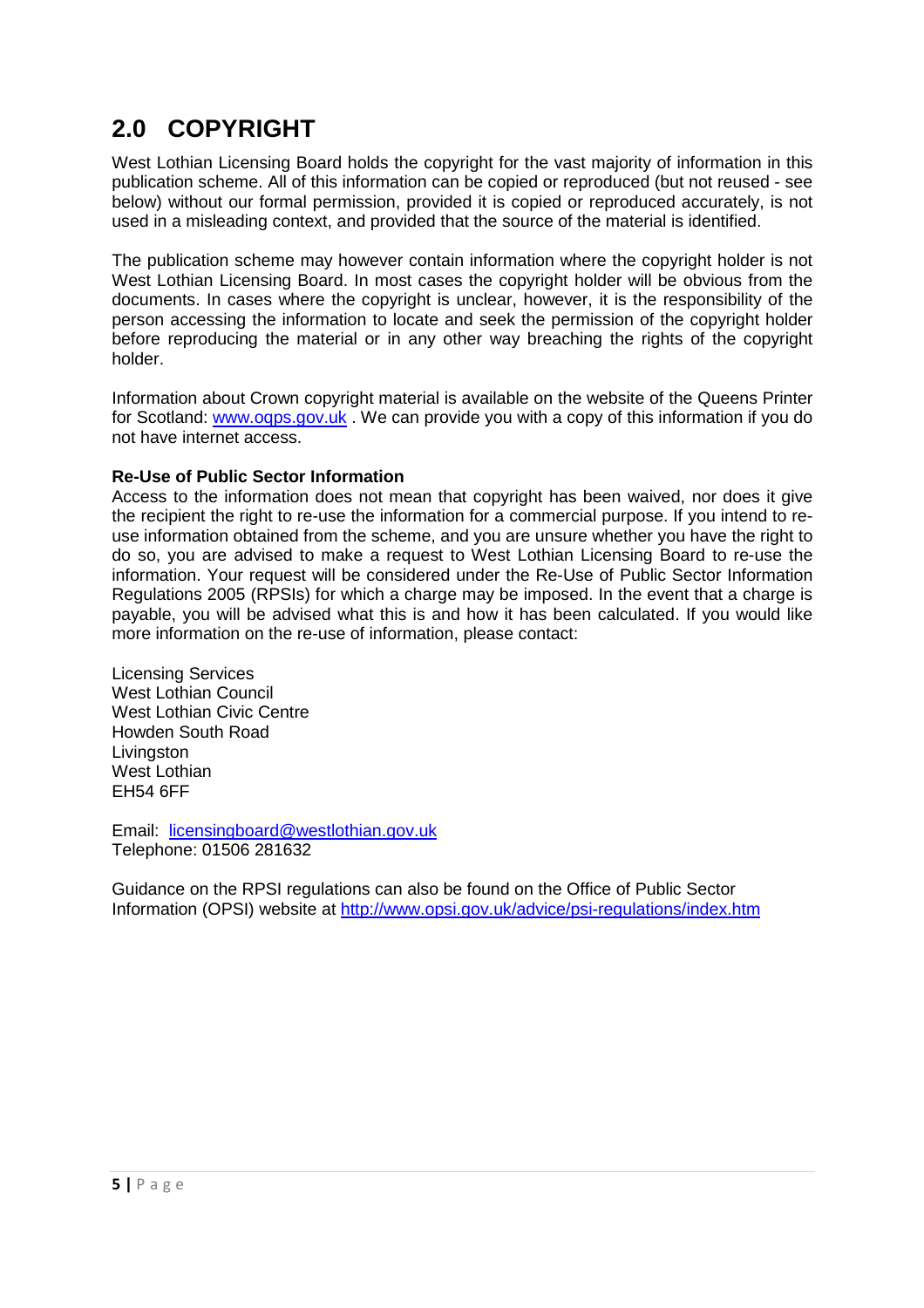## **3.0 CHARGES**

Unless otherwise indicated, all information contained within our publication scheme is available from us free of charge where it can be downloaded from our website or where it can be sent to you electronically by email.

Each class of information will clearly show if a charge may apply to information within that class. Unless otherwise stated in the 'Charges' column in section 13, the charges which apply will be based on the charging policy set out below. In the event that a payment is required for the information you want, you will be advised of the charge and how it has been calculated. Information will not be provided to you until payment has been received.

We reserve the right to impose charges for providing information in paper copy or computer disc / alternative formats. West Lothian Licensing Board is mindful of its obligations under equality and anti-discrimination legislation when setting charges for alternative formats. Charges will reflect the actual costs of reproduction and postage to the authority, as set out below.

| <b>Reproduction costs</b>                                                         |                  |  |  |  |
|-----------------------------------------------------------------------------------|------------------|--|--|--|
| <b>Black and white copy</b>                                                       | 10p per A4 sheet |  |  |  |
| Colour copy                                                                       | 30p per A4 sheet |  |  |  |
| <b>Alternative formats</b>                                                        |                  |  |  |  |
| CD-ROM / DVD                                                                      | £1 per disc      |  |  |  |
| <b>Postage</b>                                                                    |                  |  |  |  |
| Charged at the cost to the Council of sending the information by first class post |                  |  |  |  |

There may be pre-printed publications for which West Lothian Licensing Board will make a charge. These publications will be charged according to how much it actually cost the Council to have them professionally printed.

For example, if West Lothian Licensing Board has produced a formal report, and it costs us £500 to print a stock of 100 reports, then the actual printing cost paid by the council is £5 per report. We therefore reserve the right to charge you up to £5 each for a copy of the report – plus actual postage costs, as charged by the Royal Mail – but no more than this.

Please note that, if you are interested in a large printed document, we can provide you with copies of selected relevant pages rather than charge you for a full printed copy of the document. The copying charges that would apply are as set out in the table above. Our staff can advise you.

If we make any charges for documents within our information classes which do not comply with this charging policy, these will be approved on a case by case basis by the Scottish Information Commissioner, and the value of the charge will be listed individually in the column entitled 'Charges' along with the details of the specific charges.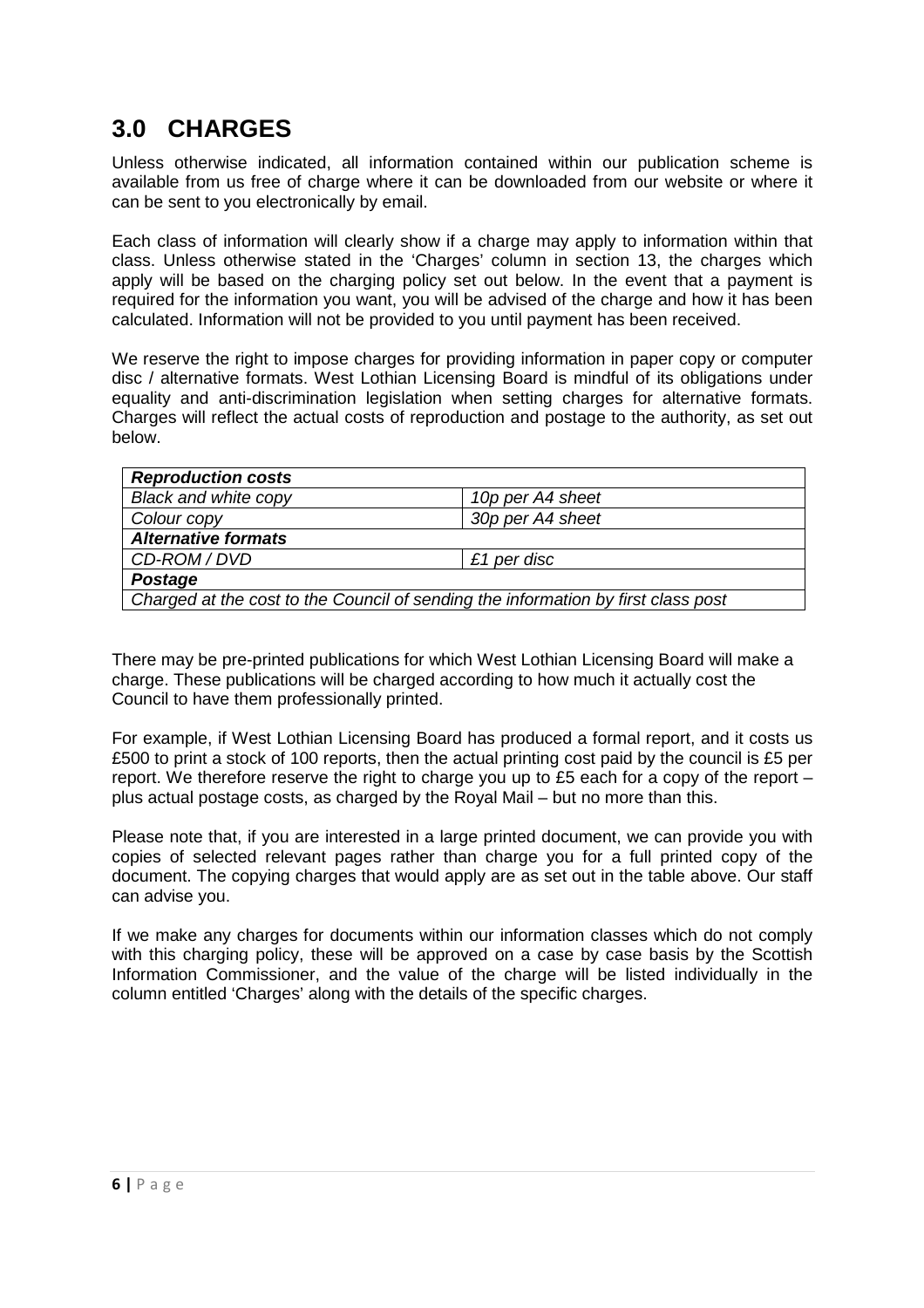## **4.0 CLASSES OF INFORMATION**

We publish information online that we hold within the following classes. Once information is published under a class we will continue to make it available for the current and previous two financial years.

Where information has been updated or superseded, only the current version will be available. If you would like to see previous versions, you may make a request to us for that information

**CLASS 1**: **ABOUT WEST LOTHIAN LICENSING BOARD**

#### **Class description:**

Information about West Lothian Licensing Board who we are, where to find us, how to contact us, how we are managed and our external relations.

Available on the Council's website

http://www.westlothian.gov.uk/

#### **CLASS 2: HOW WE DELIVER OUR FUNCTIONS AND SERVICES**

#### **Class description:**

Information about our work, our strategy and policies for delivering functions and services and information for our service users.

Available on the Council's website

http://www.westlothian.gov.uk

**CLASS 3**: **HOW WE TAKE DECISIONS AND WHAT WE HAVE DECIDED**

#### **Class description:**

Information about the decisions we take, how we make decisions and how we involve others

#### Available on the Council's website

http://coins.westlothian.gov.uk/coins/allCommittees.asp?sort=1&page=5

**7 |** <sup>P</sup> <sup>a</sup> <sup>g</sup> <sup>e</sup>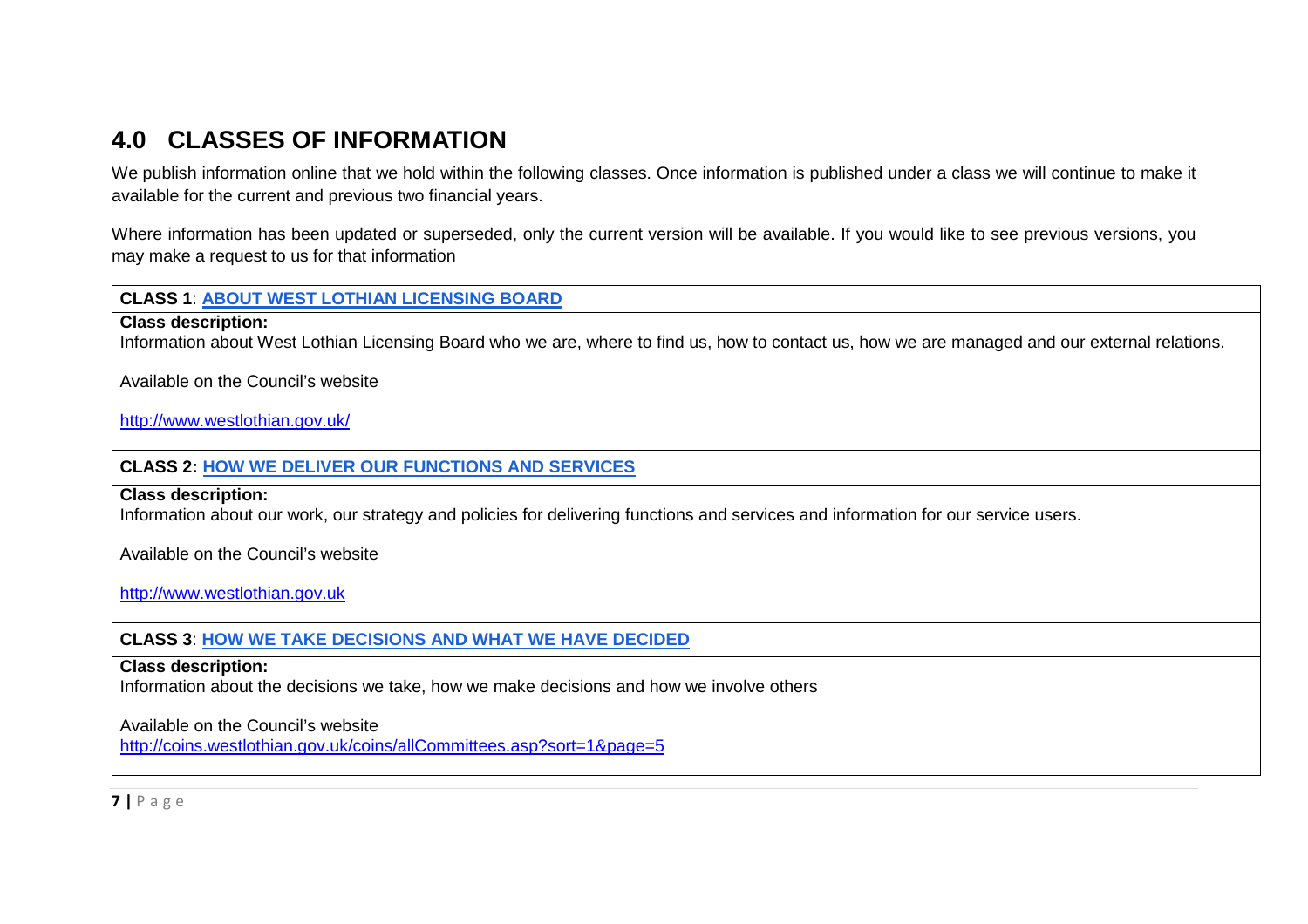## **CLASS 4: WHAT WE SPEND AND HOW WE SPEND IT**

### **Class description:**

Information about our strategy for, and management of, financial resources (in sufficient detail to explain how we plan to spend public money and what has actually been spent

| ICO<br>Category    | <b>ICO Sub Category</b>                                                                                                                                                      | <b>WLC Category</b>                                                                                                | Links/Documents/Downloads                                                        | <b>Type</b> |
|--------------------|------------------------------------------------------------------------------------------------------------------------------------------------------------------------------|--------------------------------------------------------------------------------------------------------------------|----------------------------------------------------------------------------------|-------------|
| Decision<br>Making | Financial statements,<br>including annual<br>accounts, any regular<br>statements e.g. quarterly<br>budget statements.                                                        | West Lothian<br>Council<br>Statement of<br>Accounts                                                                | http://www.westlothian.gov.uk/article/5575/Finance-Information                   | Web Link    |
|                    | <b>Financial statements</b><br>required by statute e.g.,<br>sections 31 and 33 of<br>the Public Service<br>Reform (Scotland) Act<br>2010, if applicable to the<br>authority. | <b>West Lothian</b><br>Council<br>Statement of<br><b>Accounts</b>                                                  | http://www.westlothian.gov.uk/article/5575/Finance-Information                   | Web Link    |
|                    | Financial policies and<br>procedures for budget<br>allocation.                                                                                                               | Asset<br>Management<br>Strategy and<br>General<br><b>Services</b><br>Capital<br>Programme<br>2013/14 to<br>2017/18 | http://coins.westlothian.gov.uk/coins/submissiondocuments.asp?submissionid=17578 | Web Link    |
|                    |                                                                                                                                                                              | Revenue<br>Budget 2013/14<br>and 2014/15                                                                           | http://coins.westlothian.gov.uk/coins/submissiondocuments.asp?submissionid=17577 | Web Link    |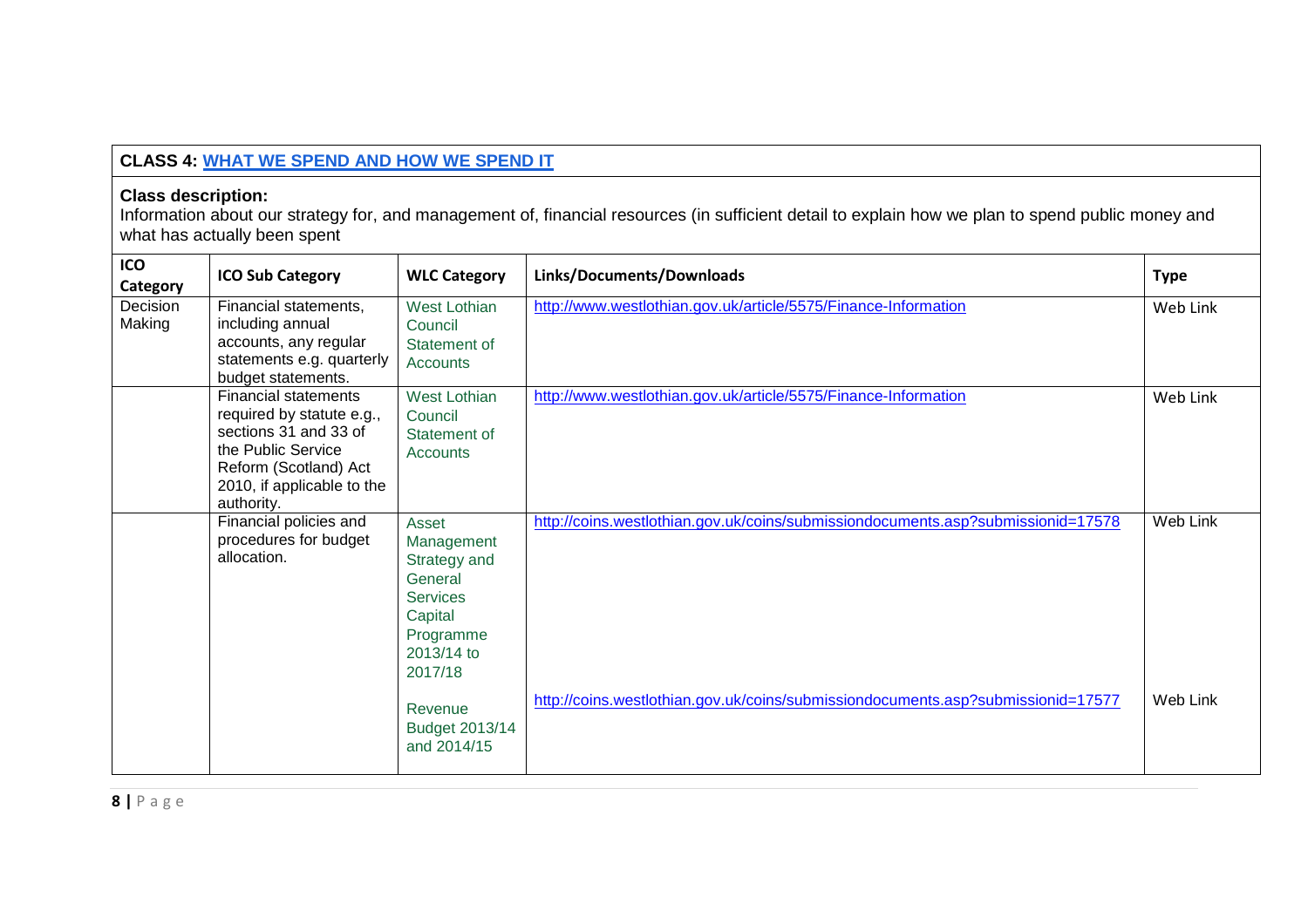| Budget allocation to key<br>policy/function/service<br>areas. | Corporate Plan<br>2013/17                                                                                          | http://www.westlothian.gov.uk/article/1952/Corporate-Plan                        | <b>Web Link</b> |
|---------------------------------------------------------------|--------------------------------------------------------------------------------------------------------------------|----------------------------------------------------------------------------------|-----------------|
|                                                               | Asset<br>Management<br>Strategy and<br>General<br><b>Services</b><br>Capital<br>Programme<br>2013/14 to<br>2017/18 | http://coins.westlothian.gov.uk/coins/submissiondocuments.asp?submissionid=17578 | Web Link        |
|                                                               | Revenue<br>Budget 2013/14<br>and 2014/15                                                                           | http://coins.westlothian.gov.uk/coins/submissiondocuments.asp?submissionid=17577 | Web Link        |
| Purchasing plans and<br>capital funding plans                 | <b>West Lothian</b><br>Council<br>Statement of<br>Accounts                                                         | http://www.westlothian.gov.uk/article/5575/Finance-Information                   | <b>Web Link</b> |
|                                                               | <b>Corporate Plan</b><br>2013/17                                                                                   | http://coins.westlothian.gov.uk/coins/submissiondocuments.asp?submissionid=17576 | Web Link        |
|                                                               | Revenue<br>Budget 2013/14<br>and 2014/15                                                                           | http://coins.westlothian.gov.uk/coins/submissiondocuments.asp?submissionid=17577 | Web Link        |
|                                                               | Asset<br>Management<br>Strategy and<br>General                                                                     | http://coins.westlothian.gov.uk/coins/submissiondocuments.asp?submissionid=17578 | Web Link        |

**9 |** <sup>P</sup> <sup>a</sup> <sup>g</sup> <sup>e</sup>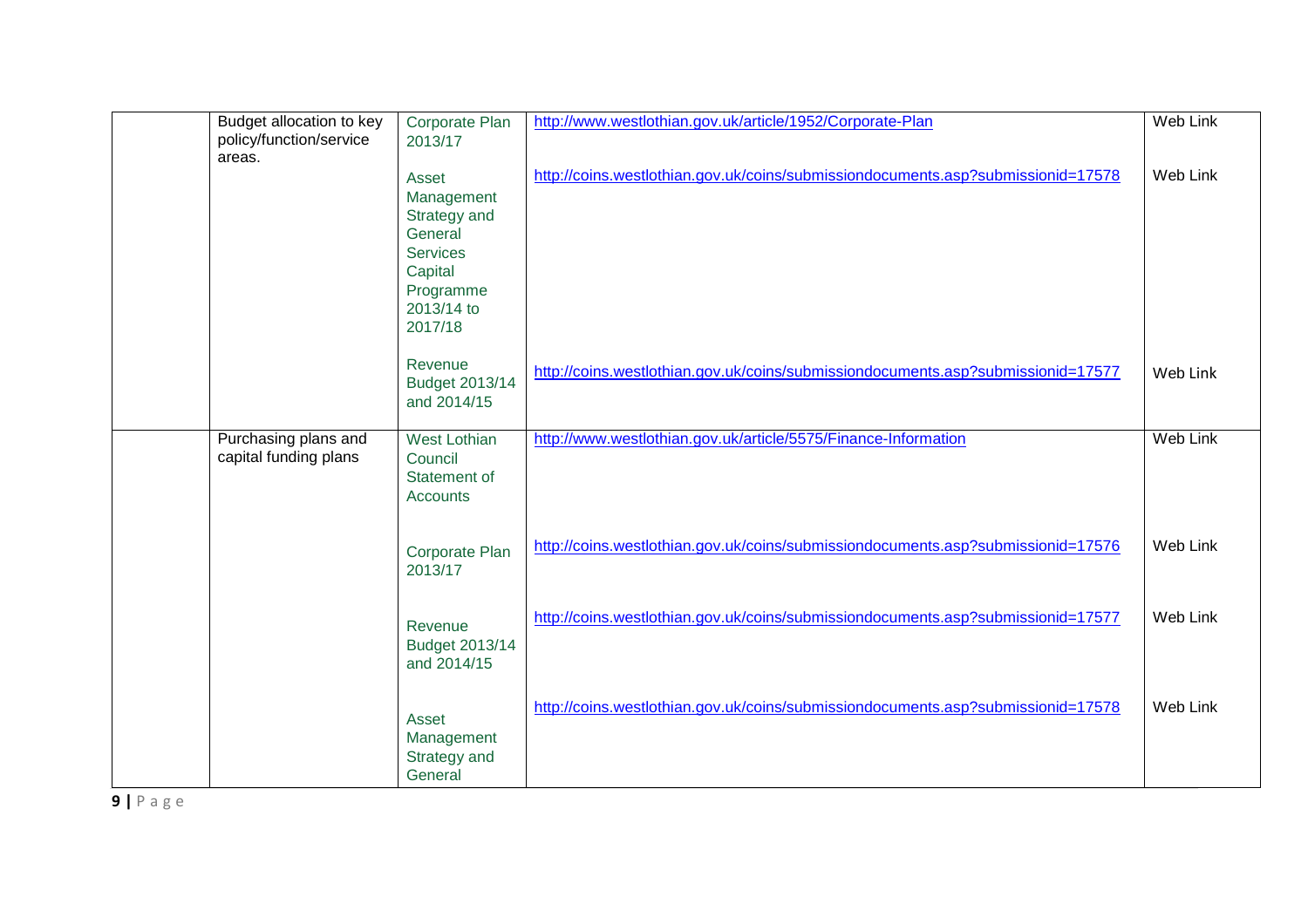|                                                                                                              | <b>Services</b><br>Capital<br>Programme<br>2013/14 to<br>2017/18<br>2013/14<br>Housing<br>Revenue<br><b>Account Budget</b><br>and Rent<br>Levels | http://coins.westlothian.gov.uk/coins/submissiondocuments.asp?submissionid=17579 | Web Link        |
|--------------------------------------------------------------------------------------------------------------|--------------------------------------------------------------------------------------------------------------------------------------------------|----------------------------------------------------------------------------------|-----------------|
|                                                                                                              | <b>Housing Capital</b><br>Programme<br>2013/14 to<br>2017/18                                                                                     | http://coins.westlothian.gov.uk/coins/submissiondocuments.asp?submissionid=17580 | Web Link        |
| Financial administration<br>manual/ internal<br>financial regulations                                        | West Lothian<br>Council<br>Statement of<br><b>Accounts</b>                                                                                       | http://www.westlothian.gov.uk/article/5575/Finance-Information                   | <b>Web Link</b> |
| Expenses policies and<br>procedures                                                                          | <b>West Lothian</b><br>Council<br>Statement of<br><b>Accounts</b>                                                                                | http://www.westlothian.gov.uk/article/5575/Finance-Information                   | Web Link        |
| Senior staff/board<br>member expenses at<br>category level e.g.,<br>travel, subsistence and<br>Accommodation | <b>West Lothian</b><br>Council<br>Statement of<br>Accounts                                                                                       | http://www.westlothian.gov.uk/article/5575/Finance-Information                   | Web Link        |
| Board member<br>remuneration other than<br>expenses                                                          | <b>West Lothian</b><br>Council<br>Statement of<br>Accounts                                                                                       | http://www.westlothian.gov.uk/article/5575/Finance-Information                   | <b>Web Link</b> |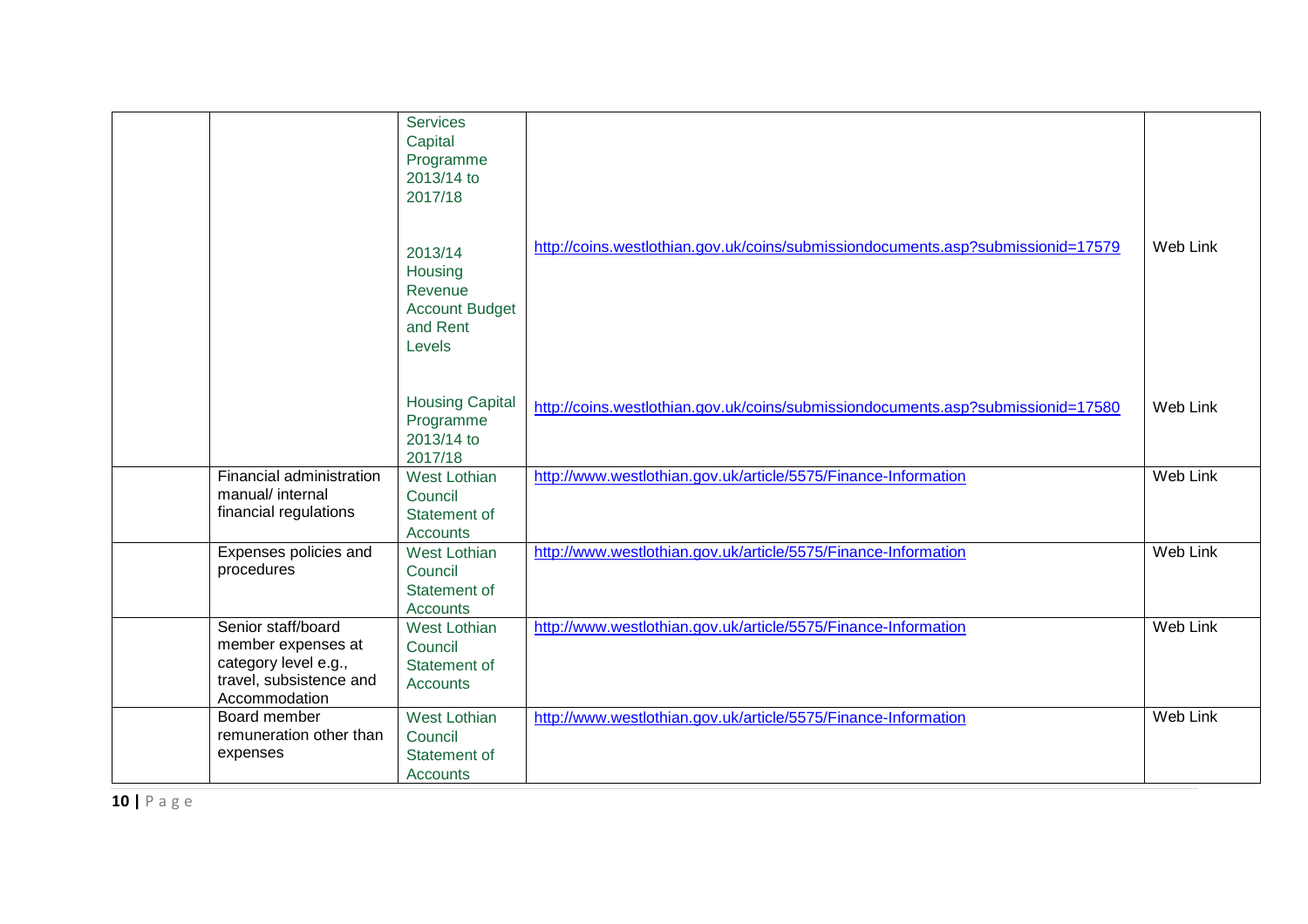| Pay and grading<br>structure (levels of pay<br>rather than individual<br>salaries)                                                                                                                                            |                                                                                                       | <b>West Lothian</b><br>Council<br>Statement of<br><b>Accounts</b><br>HR Pay, |                                                                                                                                                 | http://www.westlothian.gov.uk/article/5575/Finance-Information              | Web Link<br>Web Link                                                                                          |                 |
|-------------------------------------------------------------------------------------------------------------------------------------------------------------------------------------------------------------------------------|-------------------------------------------------------------------------------------------------------|------------------------------------------------------------------------------|-------------------------------------------------------------------------------------------------------------------------------------------------|-----------------------------------------------------------------------------|---------------------------------------------------------------------------------------------------------------|-----------------|
|                                                                                                                                                                                                                               |                                                                                                       |                                                                              | Benefits &<br>Pensions                                                                                                                          |                                                                             | http://www.westlothian.gov.uk/article/2193/Pay-Pensions-and-Benefits                                          |                 |
|                                                                                                                                                                                                                               | Investments, summary<br>information about<br>endowments,<br>investments and<br>authority pension fund |                                                                              | <b>West Lothian</b><br>Council<br>Statement of<br>Accounts                                                                                      |                                                                             | http://www.westlothian.gov.uk/article/5575/Finance-Information                                                | Web Link        |
|                                                                                                                                                                                                                               |                                                                                                       |                                                                              |                                                                                                                                                 | <b>CLASS 5: HOW WE MANAGE OUR HUMAN, PHYSICAL AND INFORMATION RESOURCES</b> |                                                                                                               |                 |
| <b>Class description:</b>                                                                                                                                                                                                     |                                                                                                       |                                                                              |                                                                                                                                                 |                                                                             | Information about how we manage the human, physical and information resources of West Lothian Licensing Board |                 |
| <b>ICO Category</b>                                                                                                                                                                                                           |                                                                                                       | <b>ICO Sub Category</b>                                                      |                                                                                                                                                 | <b>WLC Category</b>                                                         | Links/Documents/Downloads                                                                                     | <b>Type</b>     |
| <b>Human Resources</b>                                                                                                                                                                                                        |                                                                                                       | human resources.                                                             | Strategy and management of                                                                                                                      |                                                                             | <b>Corporate Services Management Plan</b>                                                                     | Web Link        |
|                                                                                                                                                                                                                               |                                                                                                       | Staffing structure.                                                          |                                                                                                                                                 |                                                                             | <b>Organisational Structure Nov 2012</b>                                                                      | Pdf             |
| Human resources policies,<br>procedures and guidelines,<br>including e.g., recruitment,<br>performance management, salary<br>and grading, promotion, pensions,<br>discipline, grievance, staff<br>development, staff records. |                                                                                                       |                                                                              | HR, Policies, Procedures & Guidance<br>HR Pay, Benefits & Pensions<br><b>HR Team</b><br><b>HR Forms</b><br>Learning & Development/Workforce Mgt | Web Link<br>Web Link<br>Pdf<br>Web Link<br>Web Link                         |                                                                                                               |                 |
| Physical Resources                                                                                                                                                                                                            |                                                                                                       | land and property assets,                                                    | Management of the authority's                                                                                                                   |                                                                             | <b>Asset Management</b><br><b>Corporate Asset Management Plan</b>                                             | Web Link<br>Pdf |

**11 |** <sup>P</sup> <sup>a</sup> <sup>g</sup> <sup>e</sup>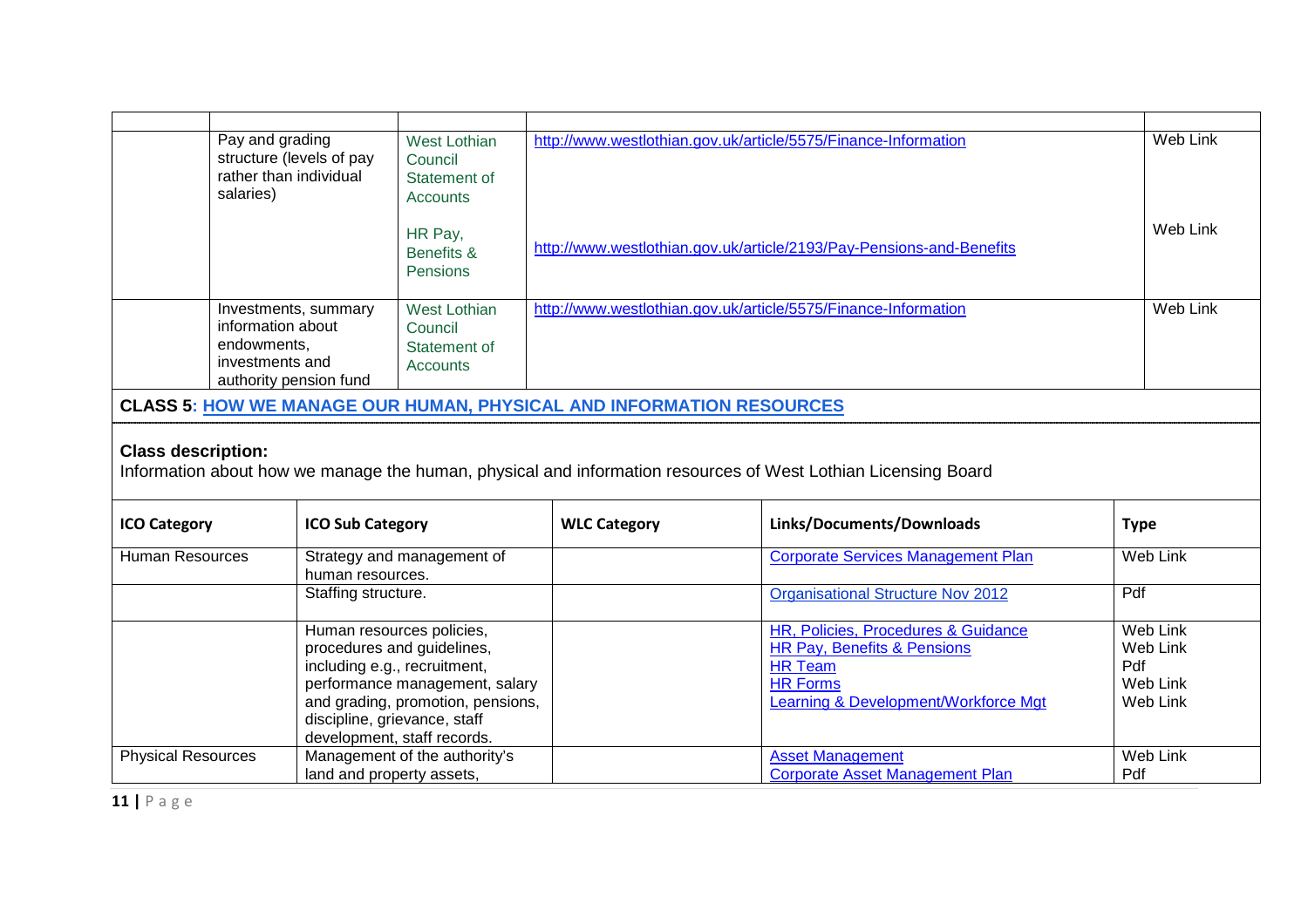|                              | including environmental I           | <b>Property Asset Management Plan</b>                | Web Link        |
|------------------------------|-------------------------------------|------------------------------------------------------|-----------------|
|                              | sustainability reports.             | <b>Property Asset Management Plan</b>                | Pdf             |
|                              |                                     | <b>School Estate Management Plan</b>                 | Web Link        |
|                              |                                     | <b>School Estate Management Plan</b>                 | Pdf             |
|                              |                                     | <b>Planning and the Environment</b>                  | Web Link        |
|                              |                                     | <b>Energy Conservation</b>                           | Web Link        |
|                              |                                     | <b>Housing, Construction &amp; Building Services</b> |                 |
|                              |                                     | Management Plan 2012-13 (inc. structure chart)       | Pdf             |
|                              |                                     | (PDF 1.55MB)                                         |                 |
|                              |                                     | Customer Satisfaction Results 2011-2012 (inc         |                 |
|                              |                                     | Repairs) (PDF, 13.2KB)                               | Pdf             |
|                              |                                     | Non-Housing repairs results 2011-2012 (PDF,          |                 |
|                              |                                     | 37.7KB)                                              | Pdf             |
|                              |                                     | Performance 2011-2012 (PDF, 176KB)                   | Pdf             |
|                              |                                     |                                                      |                 |
|                              | Description of the authority's land | <b>Land and Property Website</b>                     | Web Link        |
|                              | and property holdings.              |                                                      |                 |
|                              | Estate development plans.           | Edinburgh & Lothians Structure Plan 2015             | <b>Web Link</b> |
|                              |                                     | <b>Strategic Development Plan</b>                    | Web link        |
|                              |                                     | <b>West Lothian Local Plan</b>                       | Web Link        |
|                              |                                     | <b>Local Development Plans</b>                       | Web Link        |
|                              |                                     | <b>Property Management and Development</b>           | Web Link        |
|                              |                                     | <b>West Lothian Local Housing Strategy 2012-</b>     |                 |
|                              |                                     | 2017 (PDF, 50KB)                                     | Pdf             |
|                              |                                     | Housing Capital Programme 2012-2013 (PDF,            |                 |
|                              |                                     | 698KB)                                               | Pdf             |
|                              | Maintenance arrangements.           | <b>Adaptations &amp; Repairs</b>                     | Web link        |
|                              |                                     | Tenant Handbook (PDF, 1.89MB)                        | .pdf            |
|                              |                                     | <b>Repairs reporting</b>                             | Web link        |
|                              |                                     | Gas Repair (PDF, 5KB)                                | .pdf            |
| <b>Information Resources</b> | Records management policy,          | <b>Records Management Policy</b>                     |                 |
|                              | including records retention         |                                                      |                 |
|                              | schedule                            |                                                      |                 |
|                              | Information governance I asset      | <b>Information Handling Procedure</b>                | Pdf             |
|                              | management policies and             | <b>Information Security Policy</b>                   | Pdf             |
|                              | procedures.                         | Internet, Social Media & Email Policy                | Pdf             |
|                              |                                     | <b>Information Strategy</b>                          |                 |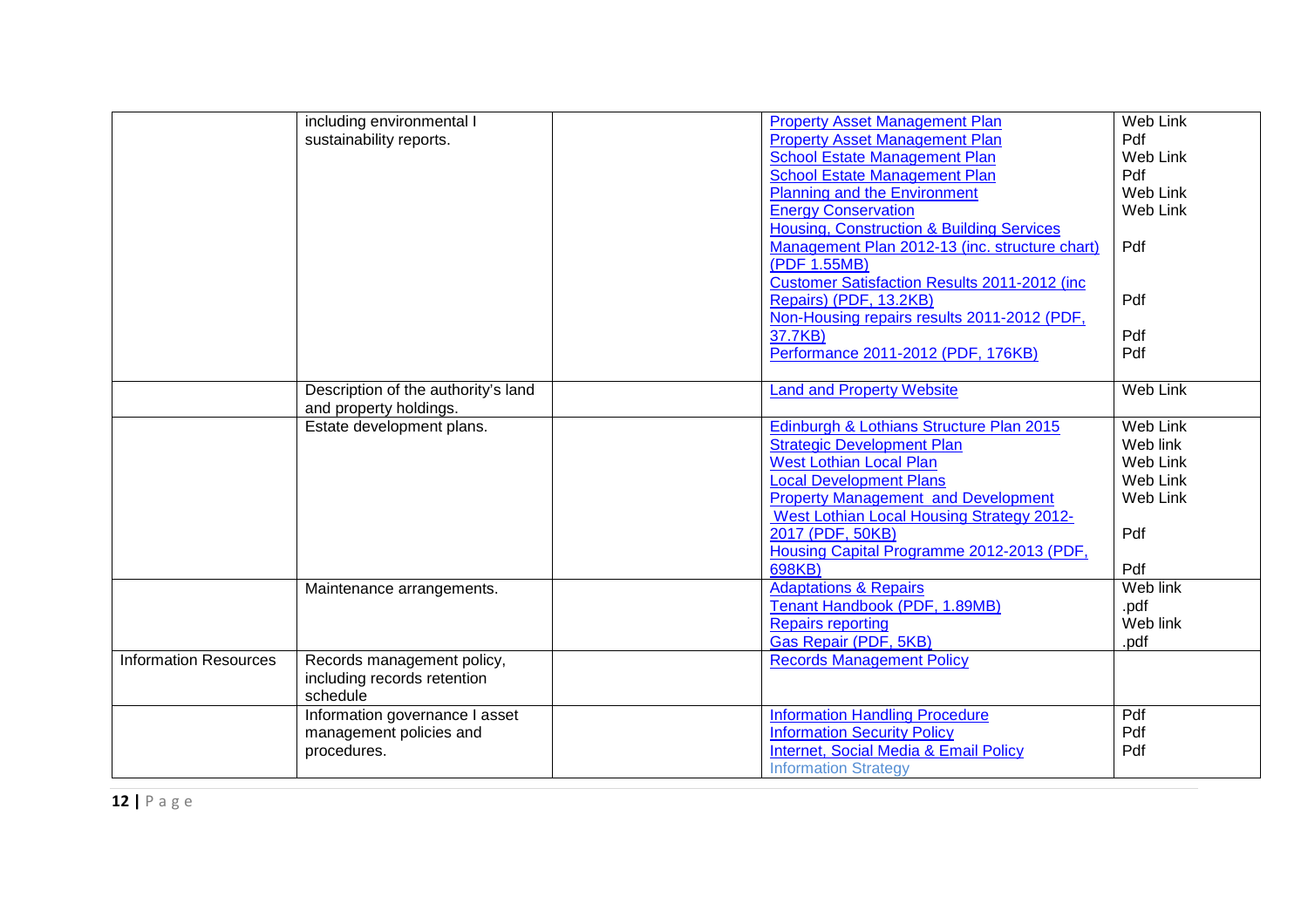| Knowledge management policies<br>and procedures.               | As above                                                                                                                                                               |                        |
|----------------------------------------------------------------|------------------------------------------------------------------------------------------------------------------------------------------------------------------------|------------------------|
| List of statistical information<br>published by the authority. | <b>Statutory Performance Indicators West Lothian</b><br>Council (Audit Scotland website)<br><b>Statutory Performance Indicators (Audit</b><br><b>Scotland Website)</b> | <b>XLS</b><br>Web Link |
| Freedom of information policies<br>and procedures.             | <b>Freedom of Information Web Page</b><br>Freedom of Information - Quick Guide                                                                                         | Web Link<br>Pdf        |

## **CLASS 6: HOW WE PROCURE GOODS AND SERVICES FROM EXTERNAL PROVIDERS**

#### **Class description:**

Information about how we procure goods and services, and our contracts with external providers

### **CLASS 7: HOW WE ARE PERFORMING**

#### **Class description:**

Information about how we perform as an organisation, and how well we deliver our functions and services

| <b>ICO Category</b> | <b>ICO Sub Category</b>                                                                                                                                                       | <b>WLC Category</b> | Links/Documents/Downloads                                             | <b>Type</b>          |
|---------------------|-------------------------------------------------------------------------------------------------------------------------------------------------------------------------------|---------------------|-----------------------------------------------------------------------|----------------------|
| Performance         | External reports e.g., annual<br>report, performance statements<br>required by statute (e.g., section<br>32 of the Public Service Reform<br>(Scotland) Act 2010 if applicable |                     |                                                                       |                      |
|                     | Performance indicators and<br>performance against them.                                                                                                                       |                     | <b>Council Performance Management</b><br><b>Performance Committee</b> | Web Link<br>Web Link |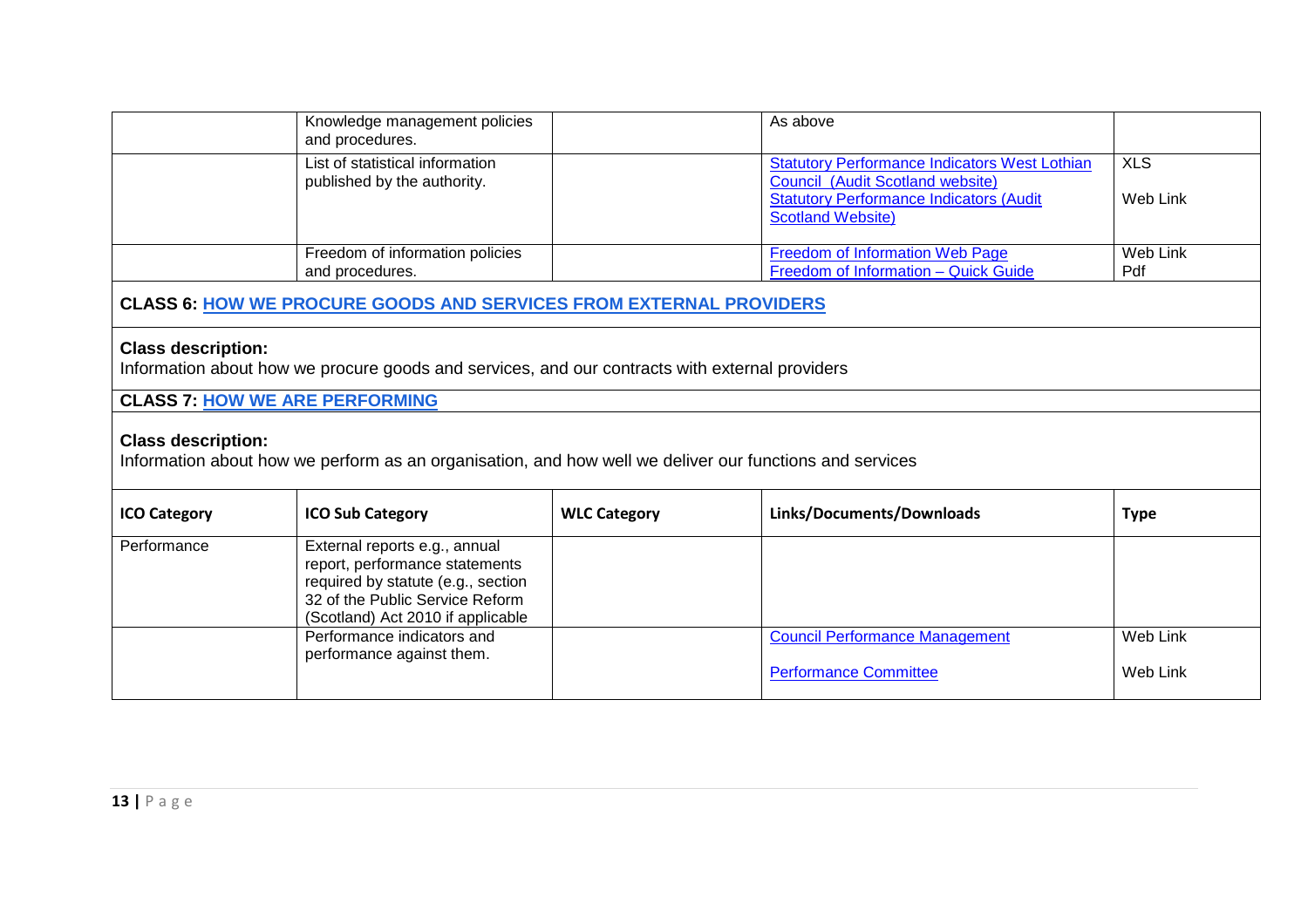## **CLASS 8: OUR COMMERCIAL PUBLICATIONS**

### **Class description:**

 Information packaged and made available for sale on a commercial basis and sold at market value through a retail outlet e.g. bookshop, museum or research journal.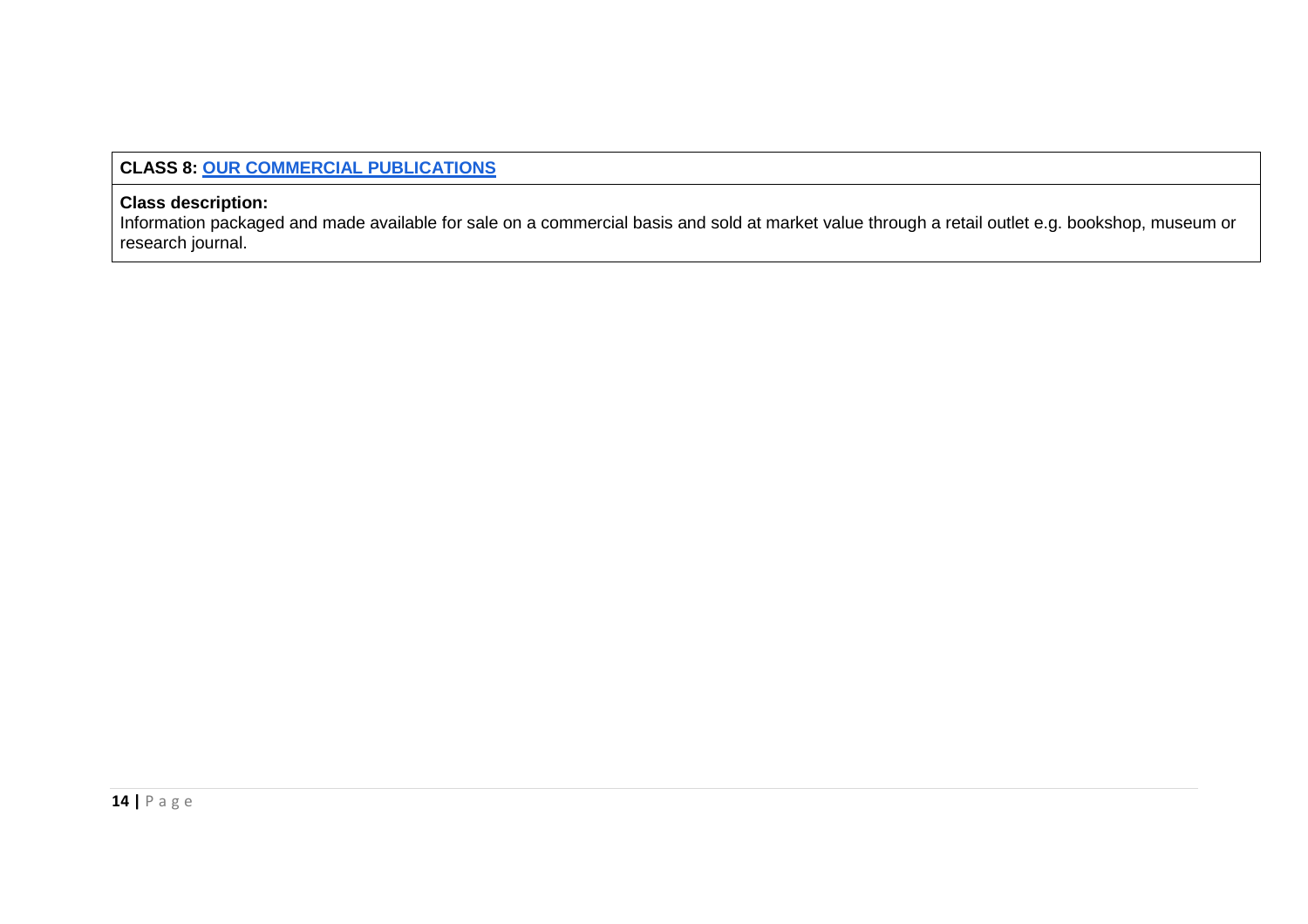# **5.0 ACCESSING INFORMATION UNDER THE SCHEME**

Information available under our publication scheme will normally be available through the routes described below. Classes of Information provides more details on the information available under the scheme, along with additional guidance, where relevant, on how the information falling within each 'class' may be accessed.

#### **Online:**

Most information listed in our publication scheme is available to download from the West Lothian Council website. Both this publication scheme and West Lothian Council's website **www.westlothian.gov.uk** are based on the Scottish Navigation List, and are classified in a similar way – this should make it easier for scheme users to locate the information described in classes, where it is available online. For more info on SNL see section 13: classes of information

. A hyperlink within the format / availability column in Section 13: Classes of Information will direct you to the relevant page or document.

If you are still having trouble finding any document listed under our scheme, please contact Licensing Services, West Lothian Council, West Lothian Civic Centre, Howden South Road, Livingston, West Lothian, EH54 6FF, Email: licensingboard@westlothian.gov.uk Telephone: 01506 281632 for assistance.

#### **By email: licensingboard@westlothian.gov.uk**

If the information you seek is listed in our publication scheme but is not published on our website, we will usually be able to send the information to you by email. When requesting information from us, please provide a telephone number so that we can contact you to clarify details, if necessary.

#### **By phone:**

Information can also be requested from us over the telephone. Please call 01506 281632 to request information available under this scheme.

#### **By post:**

All information under the scheme will normally be available in paper copy form. Please address your request to: Licensing Services, West Lothian Council, West Lothian Civic Centre, Howden South Road, Livingston, West Lothian, EH54 6FF.

When writing to us to request information, please include your name and address, full details of the information or documents you would like to receive, and any fee applicable (see Section 6: Our Charging Policy for further information on fees). Please also include a telephone number so we can contact you to clarify any details, if necessary.

#### **Advice and assistance:**

If you have any difficulty identifying the information you want to access, then please contact: Licensing Services, West Lothian Council, West Lothian Civic Centre, Howden South Road, Livingston, West Lothian, EH54 6FF who will be happy to help. email: licensingboard@westlothian.gov.uk Telephone: 01506 281632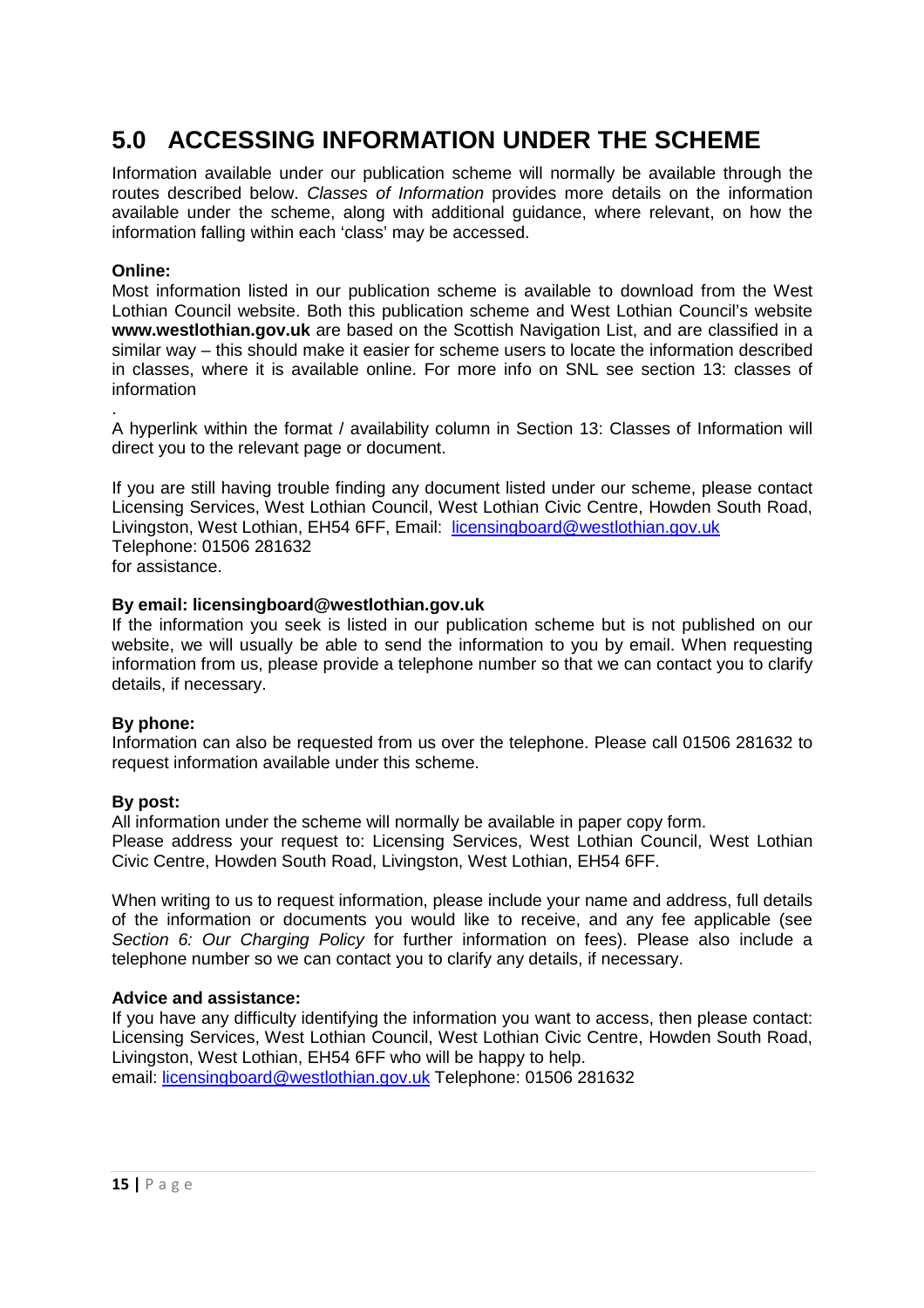## **6.0 ACCESS TO INFORMATION NOT AVAILABLE UNDER THE SCHEME**

If the information you are seeking is not available under this publication scheme, then you may wish to request it from us. The Freedom of Information (Scotland) Act 2002 (FOISA) provides you with a general right of access to the information we hold, subject to certain exemptions.

The Environmental Information (Scotland) Regulations 2004 (EIRs) provide a right of access to the environmental information we hold, and the Data Protection Act 1998 (DPA) provides a right of access to any personal information about you that we hold. Again, these rights are subject to certain exceptions or exemptions.

Together these three pieces of legislation provide rights of access to most information held by the Licensing Board. However, there are other acts or regulations which provide a right of access to specific types of information held by licensing boards, or which require registers to be publicly available.

Should you wish to request a copy of any information that we hold that is not available under this scheme, please contact:

Licensing Services West Lothian Council West Lothian Civic Centre Howden South Road **Livingston** EH54 6FF Email licensingboard@westlothian.gov.uk Telephone 01506 281632

#### **Charges for information which is not available under the scheme**

The current council policy is not to charge for information requests made under the Freedom of Information (Scotland) Act, the Environmental Information (Scotland) Regulations, or subject access requests. However, if this policy changes then the charging schedules set out below would apply.

The charges for information which **is** available under this scheme are set out under Section 6 – Our Charging Policy. If you submit a request to us for information which **is not** available under the scheme the charges will be based on the following calculations:

### **General information requests under FOISA:**

- There will be no charge for information requests which cost us £100 or less to process.
- Where information costs between £100 and £600 to provide you may be asked to pay 10% of the cost. That is, if you were to ask for information that cost us £600 to provide, you would be asked to pay £50 that calculated on the basis of a waiver for the first £100 and 10% of the remaining £500.
- We are not obliged to respond to requests which will cost us over £600 to process.
- In calculating any fee, staff time will be calculated at actual cost per staff member hourly salary rate to a maximum of £15 per person per hour.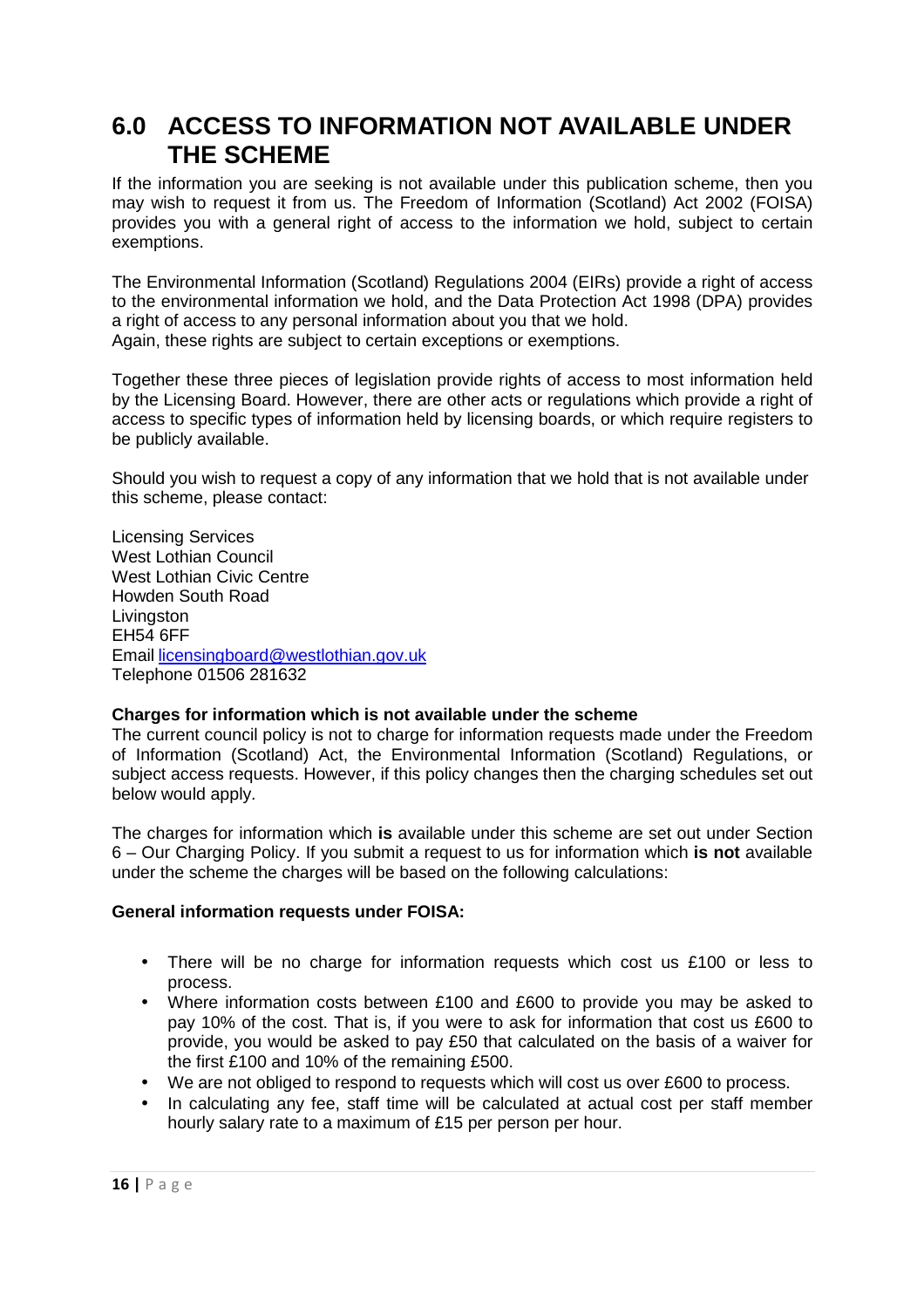- We do not charge for the time to determine whether we hold the information requested, nor for the time it takes to decide whether the information can be released. Charges may be made for locating, retrieving and providing information to you.
- In the event that we decide to impose a charge we will issue you with notification of the charge (a fees notice) and how it has been calculated. You will have three months from the date of issue of the fees notice in which to decide whether to pay the charge. The information will be provided to you on payment of the charge. If you decide not to proceed with the request there will be no charge to you.

#### **Charges for environmental information under the EIRs:**

We do not charge for the time to determine whether we hold the information requested, nor for the time it takes to decide whether the information can be released. Charges may be made for providing the information to you.

In the event that we decide to impose a charge we will issue you with notification of the charge and how it has been calculated. The information will be provided to you on payment of the charge. If you decide not to proceed with the request there will be no charge to you. Charges are calculated on the basis of the actual cost to the authority of providing the information.

- Photocopying is charged at 10p per A4 sheet for black and white copying, 30p per A4 sheet for colour copying.
- Postage is charged at actual rate for first class mail.
- Staff time is calculated at actual cost per staff member hourly salary rate to a maximum of £15 per person per hour.
- The first £100 worth of information will be provided to you without charge.

Where information costs between £100 and £600 to provide you will be asked to pay 10% of the cost. That is, if you were to ask for information that cost us £600 to provide, you would be asked to pay £50, that calculated on the basis of a waiver for the first £100 and 10% of the remaining £500.

Where it would cost more than £600 to provide the information to you, however, we will ask you to pay the full cost of providing the information, with no waiver for any portion of the cost.

#### **Requests for your own personal data under the DPA:**

Under the Data Protection Act, an individual can request a copy of the information held about them. This is known as a Subject Access Request. Where you make a subject access request under the Data Protection Act we may impose a charge of up to £10. There is a 40 day statutory maximum period for responding to a Subject Access Request.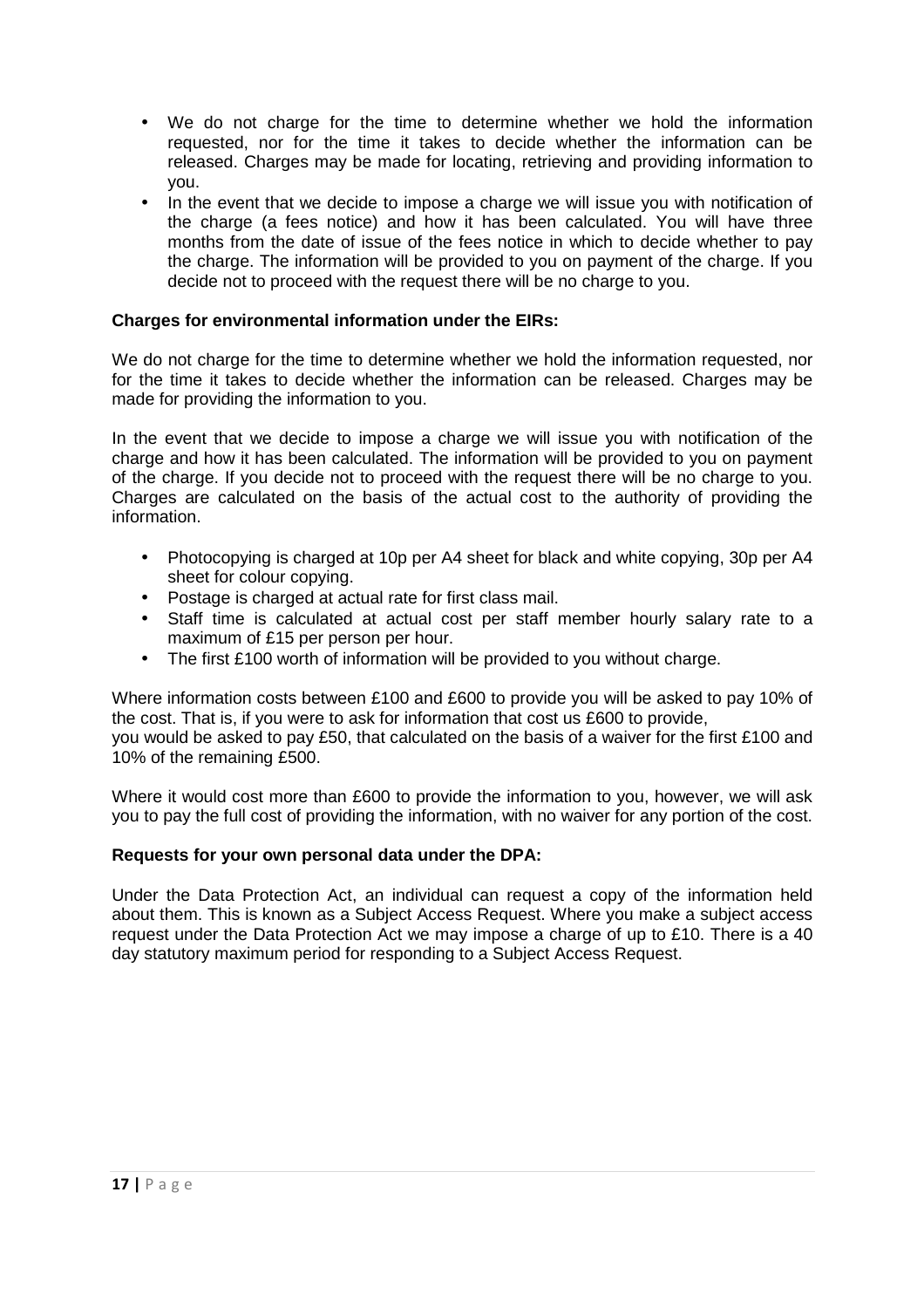## **Making a request for information:**

To make any request for information contact:

Licensing Services West Lothian Council West Lothian Civic Centre Howden South Road Livingston EH54 6FF Email licensingboard@westlothian.gov.uk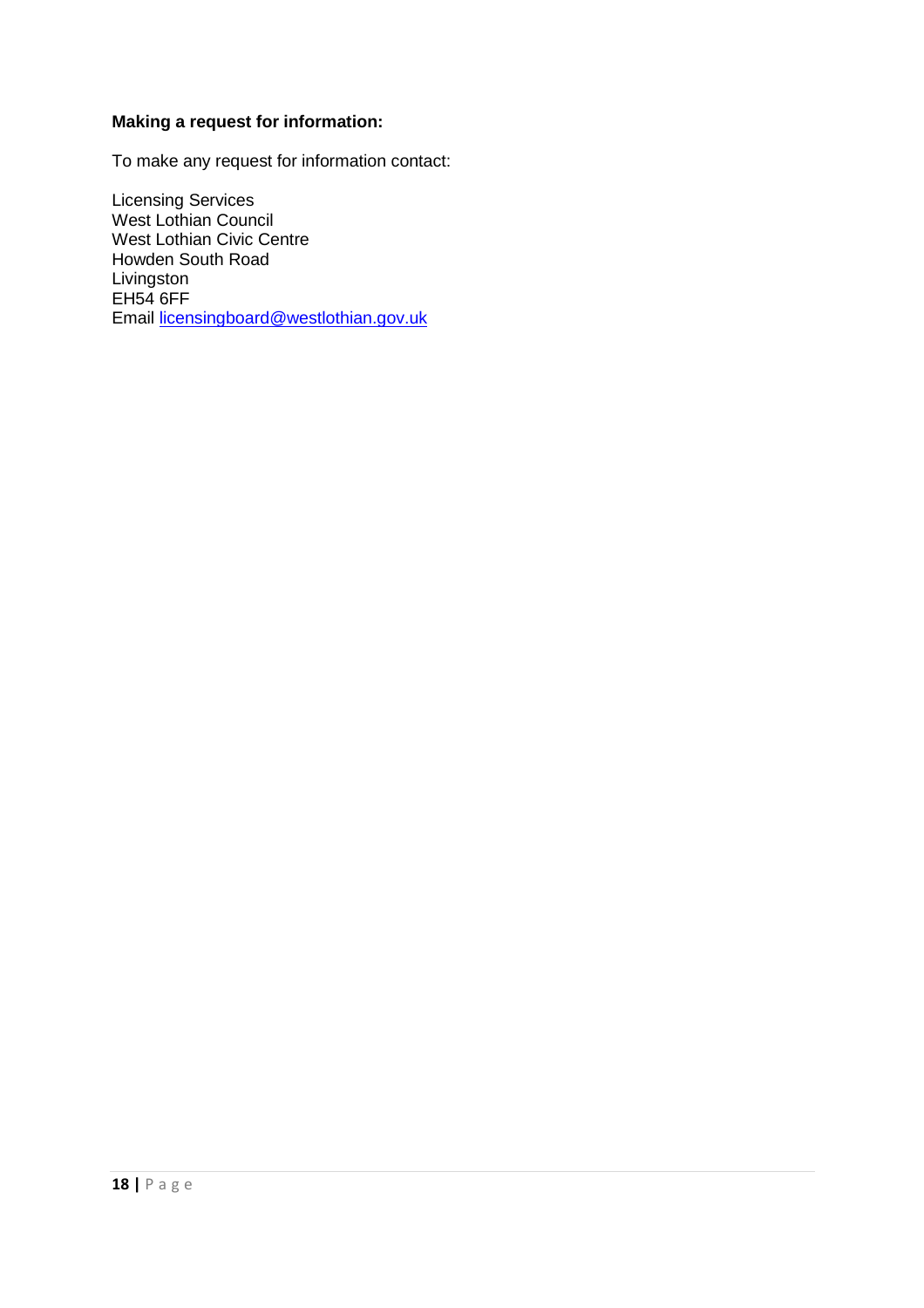# **7.0 OTHER INFORMATION**

There is a range of other information which is available from the Licensing Board which is not 'published' via the publication scheme. It cannot be requested under the scheme, but the Licensing Board will still facilitate access to it. Reference to this information is included here to assist scheme users who might be interested in it, but it cannot be requested via the publication scheme.

#### **'Added Value' information**

This covers information which is held by the Licensing Board but has to be analysed or packaged in some way in response to a specific enquiry for it. Such packaged information does not pre-exist the request and cannot be said to be 'published' – therefore it is not available via the publication scheme. The following is an example of value added information:

### **Analysis of the contents of public registers**

The contents of statutory public registers are available as indicated under the information classes in this scheme. However, where the Council performs any analysis of the contents of a register in response to an enquiry, the resulting information did not pre-exist the request and is therefore not included in the publication scheme.

Enquiries for this information should be directed to:

Licensing Services West Lothian Council West Lothian Civic Centre Howden South Road **Livingston** EH54 6FF Email licensingboard@westlothian.gov.uk Telephone 01506 281632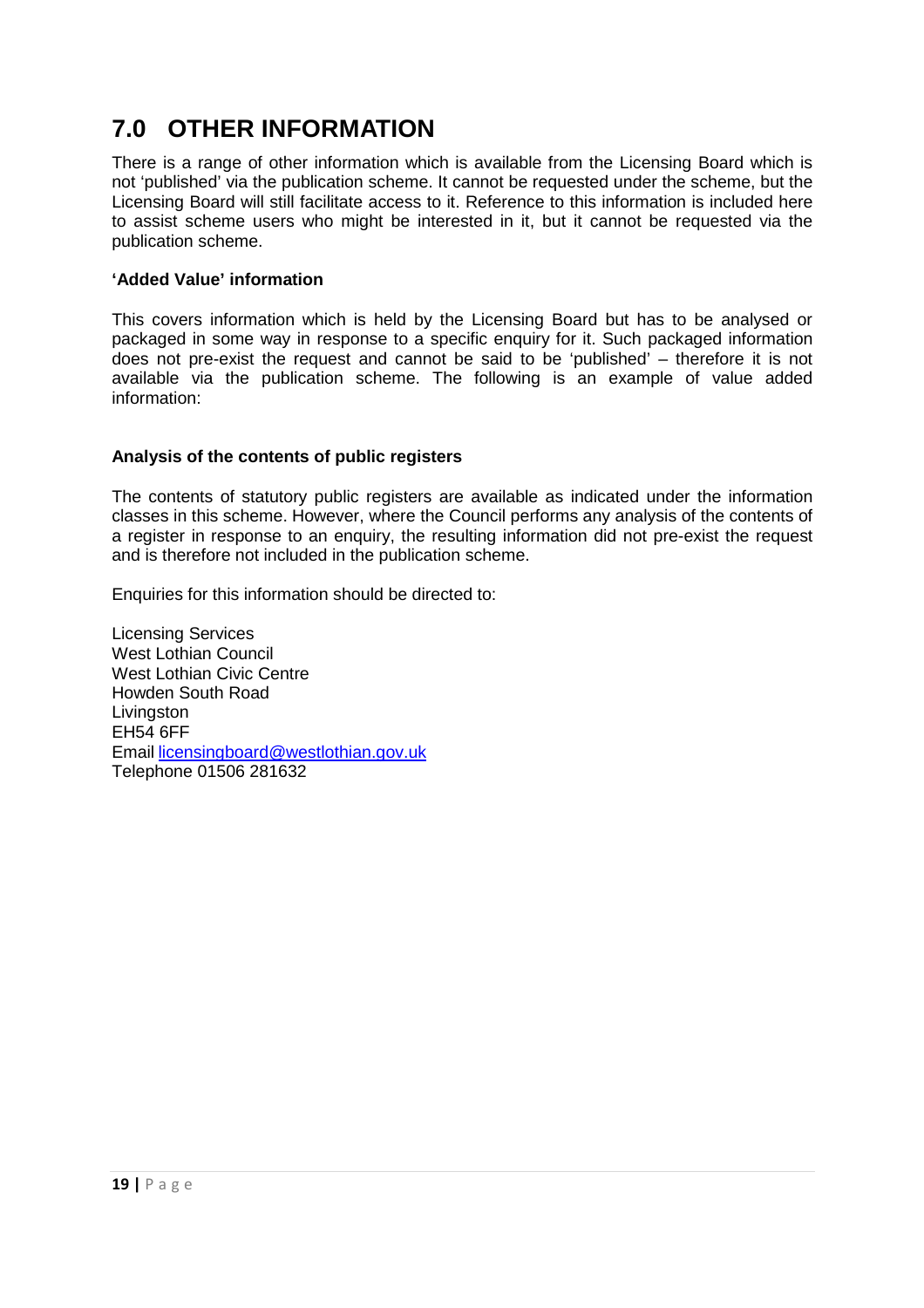## **8.0 RECORDS MANAGEMENT**

Records are one of the Licensing Board's most vital assets. They support decision making, document activities, provide evidence of policies, decisions and transactions, and underpin the daily work of the Licensing Board.

To ensure that records are managed properly, the Licensing Board aims to conform to the Code of Practice on Records Management which has been issued by Ministers in accordance with Section 61 of the Freedom of Information (Scotland) Act 2002 and has adopted a Records Management Policy detailing how it intends to manage its records. This details the Licensing Board's commitment to ensuring that records are accurate and reliable, can be retrieved easily and are kept for no longer than is absolutely necessary.

For further information on records management and the Licensing Board's Records Policy, please contact:

Licensing Services, West Lothian Council, West Lothian Civic Centre, Howden South Road, Livingston, West Lothian, EH54 6FF, Email: licensingboard@westlothian.gov.uk Telephone: 01506 281632

#### **Archives**

Council records of historical interest that have been identified for permanent preservation have been transferred to the custody of the Council's Archives Service.

The contents of archives are not included in the publication scheme, although supporting information such as lists of content and guidance to finding information are. However, the contents of our archives are made accessible to the public and requests for access should be directed to:

Customer Services, West Lothian Council, West Lothian Civic Centre, Howden South Road, Livingston, West Lothian, EH54 6FF, Email: customer.service@westlothian.gov.uk Telephone: 01506 775000

The **Archives and Records Centre** is located at: 9 Dunlop Square Deans Industrial Estate Livingston EH54 8SB Phone: **01506 773770**  E-mail: **archive@westlothian.org.uk Website**: http://www.westlothian.gov.uk/article/2052/Archives

**Opening hours -** 9am to 12pm and 2pm to 5pm Monday to Thursday; 9am to 12pm and 2pm to 4pm on Friday.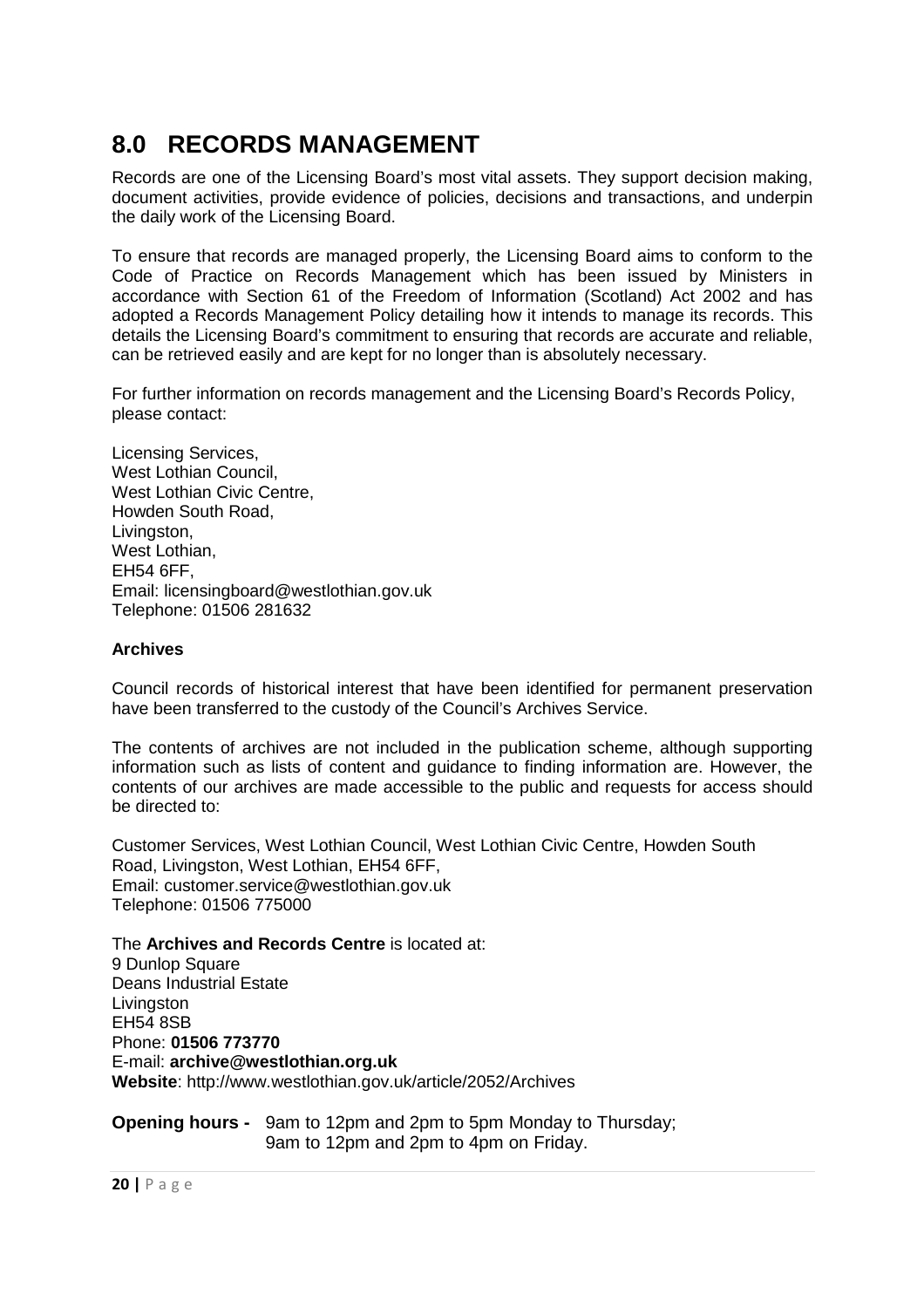#### **Library and Heritage Services** are located at:

West Lothian Council Connolly House Hopefield Road **Blackburn** EH47 7HZ Phone: **01506 776336**  E-mail: **library.info@westlothian.gov.uk Website**: www.westlothian.gov.uk/libraries

The **Local History Library** is located at: County Buildings High Street Linlithgow EH49 7EZ Phone : **01506 282491**  E-mail : **sybil.cavanagh@westlothian.gov.uk** 

**Opening hours**  Library Headquarters – Monday to Thursday 8.30am to 5pm Fridays 8.30am to 4pm Local History Library – Is open one Saturday a month between 9am and 1pm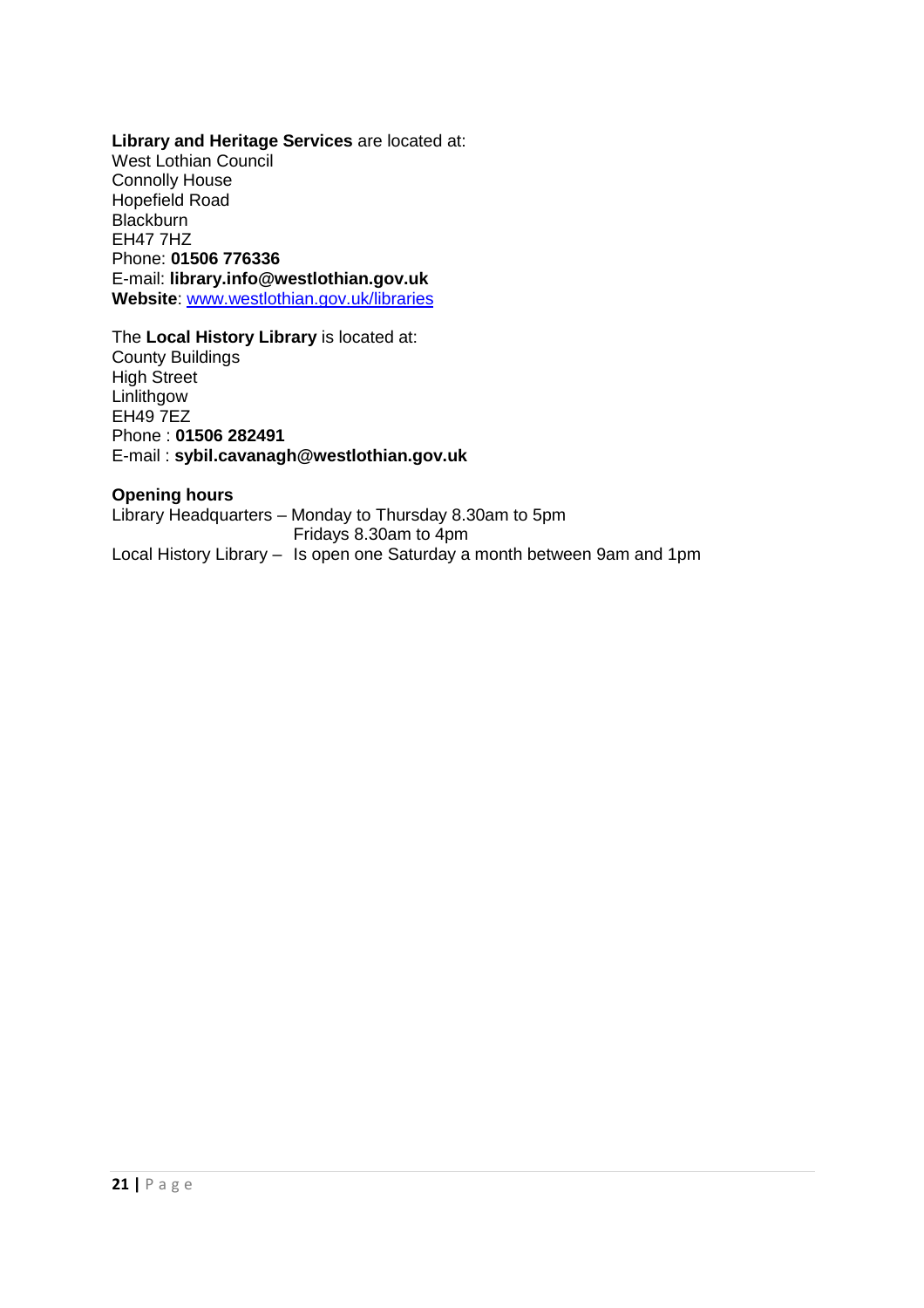## **9.0 COMPLAINTS**

#### **Complaints about the publication scheme**

Our aim is to make our publication scheme as user-friendly as possible, and we hope that you can access all the information we publish with ease. If you do wish to complain about any aspect of the publication scheme please contact us and we will try to resolve your complaint as quickly as possible. You can contact:

Licensing Services West Lothian Council West Lothian Civic Centre Howden South Road Livingston West Lothian EH54 6FF, Email: licensingboard@westlothian.gov.uk Telephone: 01506 281632

Alternatively pick up a 'Points of View 'leaflet from any Council Information Services centre (CIS) or library. Once the form is complete, either post it (there is no need for a stamp) or drop it into your nearest CIS centre. You can also speak to the staff there about your complaint. You can also contact the council by textphone for the deaf on 18001 01506 464427.

Whatever method you choose to make your comments/complaints, the matter will be dealt with in the same way.

On the day your complaint or comment is received, the Licensing Service will contactyou to let you know that we have received it and tell you what will happen next.

We aim to resolve the majority of complaints within five working days. However, some complaints can take a bit longer to investigate and when they do, we will contact you to discuss and agree a new completion date.

All comments and complaints will be recorded by the council and used as information to improve council services. If you have made a complaint and are still not happy, you can write to the council's Chief Executive, who will look at the decision and decide if more action is needed. You can contact him at:

West Lothian Civic Centre Howden South Road **Livingston** West Lothian EH54 6FF Telephone: 01506 775000